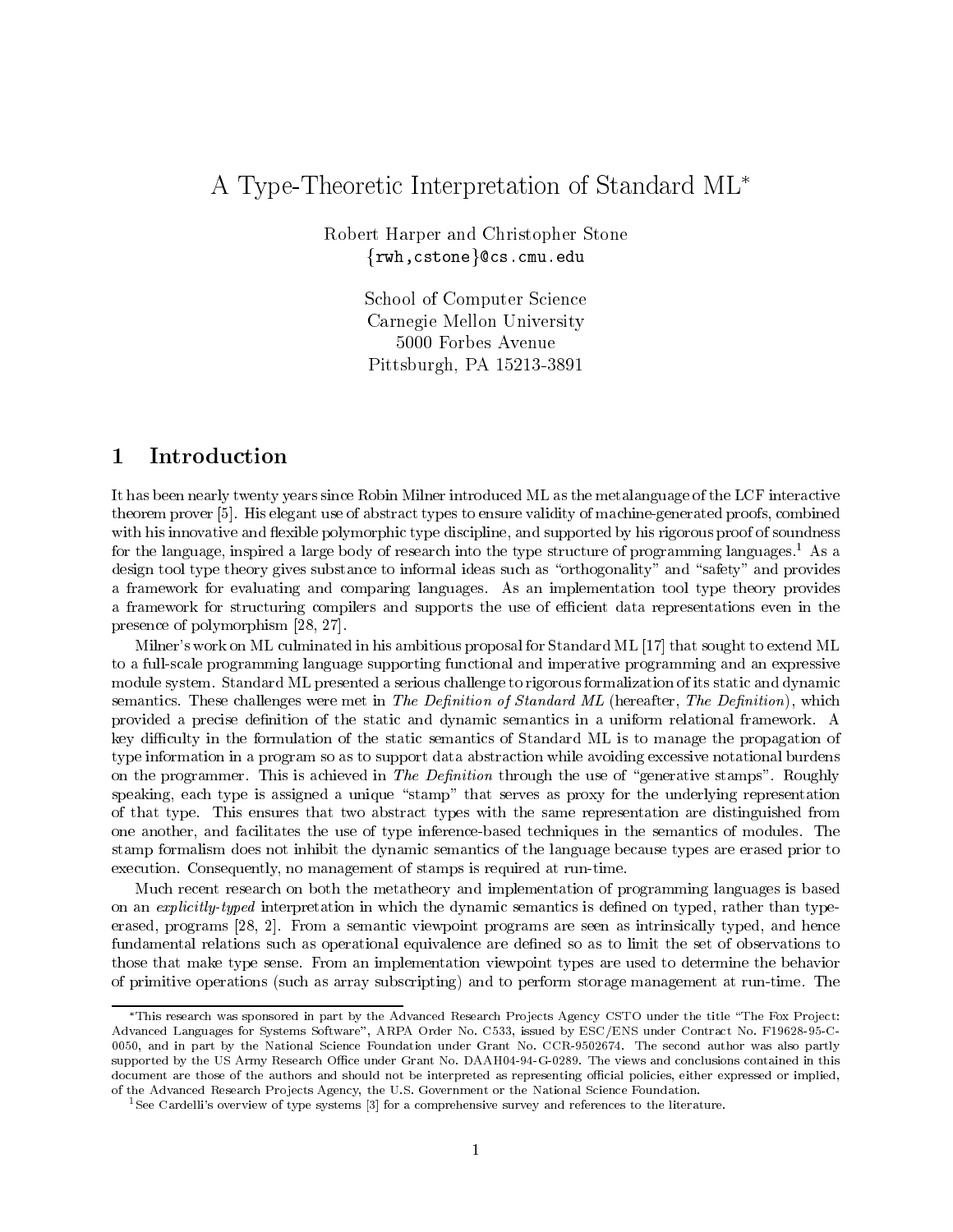untyped interpretation is a special case of the typed interpretation in which we consider only one (typically recursive) type. Thus there is no loss of generality in considering the explicitly-typed case.

While there has been considerable progress in developing a type-theoretic account of programming languages, a complete treatment of fully-featured languages such as Standard ML has thus far not been achieved. One obstacle is scale: Standard ML has a rich collection of mechanisms that must be accounted for in any formal treatment. More signicantly, Standard ML presents a number of challenges to a type-theoretic account, principally the module system. For example, it is not immediately clear how to extend the generative stamps formalism of The Definition to an explicitly-typed setting. The main difficulty is that in a typed framework the underlying representation of an abstract type must be exposed at run-time. Consequently, an explicit association between stamps and their implementation types must be maintained in a typed semantics. Other aspects of Standard ML, including recursive datatype declarations, pattern matching, polymorphic equality, and "generative" functors, also present significant challenges for a type-theoretic interpretation.

In this paper we outline an interpretation of Standard ML in a typed framework. The interpretation takes the form of a translation from Standard ML into an explicitly-typed  $\lambda$ -calculus. The target of the translation we call the internal language, or IL; the source language is then called the external language, or EL. The external language considered here is the 1997 dialect of Standard ML, as described in the revised  $Definition$  [18]. The internal language is derived from the XML language of Harper and Mitchell [9], but with a richer collection of primitive types and a more expressive module system based on the *translucent* sum [8], or manifest type [13], formalism. The internal language is given a type-passing dynamic semantics in the form of a transition system between states of an abstract machine.

The translation is presented by a set of inference rules reminiscent of the static semantics given in The Definition, with the internal language playing the role of static semantic objects. The translation rules typically define the translation of a phrase in terms of the translation of its constituent phrases, subject to context-sensitive constraints expressed by the internal language type system. Type propagation is controlled by a combination of the translucent sum formalism together with the representation of abstract types as modules with opaque type components. The internal language ensures that abstraction is respected, and, moreover, provides the requisite association of an abstract type with its underlying representation.

The interpretation may be viewed as an alternative to *The Definition* in which the "static semantic objects" have been formalized as expressions of a typed  $\lambda$ -calculus and in which the elaboration relation has been generalized to a translation into the internal language. From this point of view the internal language plays a role analogous to Scott's LAMBDA language for denotational semantics [25]. The meaning of a Standard ML program is defined by interpretation into the internal language, which is given meaning by some other means. In our setting the semantics of the internal language is given by a sound operational some other means. In our setting the semantics of the internal language is given by a sound operational semantics, but we conjecture that it would also be feasible to give it a domain-theoretic interpretation as in

The interpretation may also be viewed as a declarative specification of the elaboration rules for typebased compilers for Standard ML such as TIL [28] and SML/NJ [26]. The front-end of the TIL compiler is a "determinization" of elaboration rules described below, using standard methods such as unification to defer non-deterministic choices until the context resolves any ambiguity. Preliminary results indicate that basing a compiler on a typed interpretation has numerous advantages, both in terms of expressive power (resolving a long-standing difficulty with the compilation of functors in Standard ML) and efficiency (leading to signicant improvements in space and time requirements).

The internal language is intended to capture the fundamental constructs shared by many programming languages. We conjecture that languages such as Caml, Haskell, and Scheme could be interpreted into an internal language substantially similar to the one we give here. For example, we may translate Scheme expressions into internal language expressions of a fixed recursive sum type. Correspondingly, the primitive operations dispatch on the form values, much as actual Scheme implementations analyze tag bits at runtime. The interpretation framework neatly handles Scheme's decision to leave the evaluation order of function arguments unspecified — the translation rules can rely on the indeterminacy of the relational framework to "choose" an evaluation order at each application expression. Direct approaches to the semantics of Scheme have great difficulty accounting for this aspect of the language.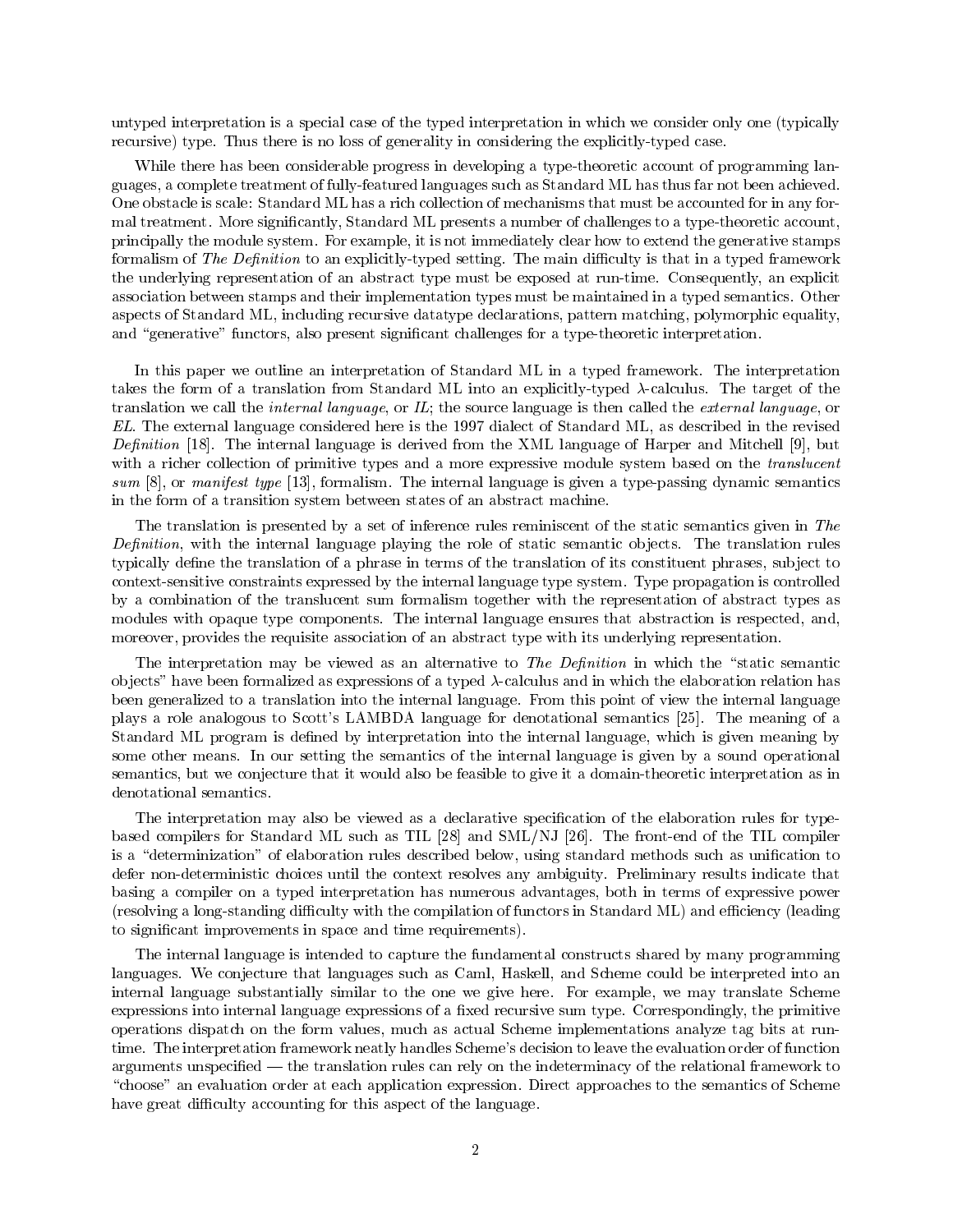| Judgment                            | Meaning                                          |
|-------------------------------------|--------------------------------------------------|
| $\vdash$ decs ok                    | decs is well-formed                              |
| $decs \vdash dec \text{ ok}$        | <i>dec</i> is well-formed                        |
| $decs + bnd : dec$                  | <i>bnd</i> has declaration <i>dec</i>            |
| $decs \vdash knd$ Kind              | knd is well-formed                               |
| $decs \vdash con: knd$              | con has kind knd                                 |
| $decs \vdash con \equiv con' : knd$ | constructor equivalence at kind knd              |
| $decs \vdash exp : con$             | exp has type con                                 |
| $decs + sdecs$ ok                   | <i>sdecs</i> is well-formed                      |
| $decs + sig$ : Sig                  | sig is well-formed                               |
| $decs + sdecs \leq sdecs'$          | component-wise subtyping                         |
| $decs \vdash sig \le sig'$ : Sig    | signature subtyping                              |
| $decs + sdecs \equiv sdecs'$        | component-wise equivalence                       |
| $decs \vdash sig \equiv sig'$ : Sig | signature equivalence                            |
| $decs \vdash shnds : sdecs$         | <i>sbnds</i> has declaration list <i>sdecs</i>   |
| $decs \vdash mod \; sig$            | <i>mod</i> has signature <i>sig</i>              |
| $decs \vdash exp \downarrow con$    | exp is valuable with type con                    |
| $decs \vdash mod \downarrow sig$    | <i>mod</i> is valuable with signature <i>sig</i> |

Figure 1: Judgments of the Internal Language Static Semantics

## 2 The Internal Language

The internal language is an explicitly-typed  $\lambda$ -calculus with two levels, a *core* level and a *module* level. The two levels are linked by the ability to declare a module within a core-level expression. The internal language is based loosely on Harper and Mitchell's XML language [9], but with a treatment of modules derived from Harper and Lillibridge's [8, 15] translucent sum formalism and Leroy's manifest type system [13].

This section consists of a brief overview of the internal language. The language is defined by a set of inference rules for deriving the judgment forms given in Figure 1.A selection of the rules is given in Appendix B; the remainder can be found in a companion technical report [11]. For further background and motivation the reader is urged to consult the references cited above.

### 2.1 Constructors and Kinds

The syntax of *constructors* and *kinds* is given in Figure 2. Kinds classify constructors. Constructors of kind are called types. Kinds are closed under formation of record kinds and function kinds.

The internal language types include various base types, record types, sum types, partial and total function types, recursive types, reference types, tag types, and a type of tagged values. There is no subtyping at the core level, which is consistent with the lack of subtyping in the SML core language. Most of the type constructors are relatively standard, except for total function types, tag types, and the type of tagged values.

We borrow from the computational  $\lambda$ -calculus [20] an abstract notion of "definedness", called valuability, and the closely-associated notion of "totality" for functions. Valuability of core- and module-level expressions is expressed by a judgment form expressing that the given expression may be evaluated without engendering any computational effect. For decidability reasons, the rules define a conservative approximation of valuability. The approximation is strong enough to express the "value restriction" on polymorphism [31, 12] in Standard ML, as discussed in Section 3. In particular, all canonical forms are valuable, as are all variables (the dynamic semantics is call-by-value), and any application of a total function to a valuable argument.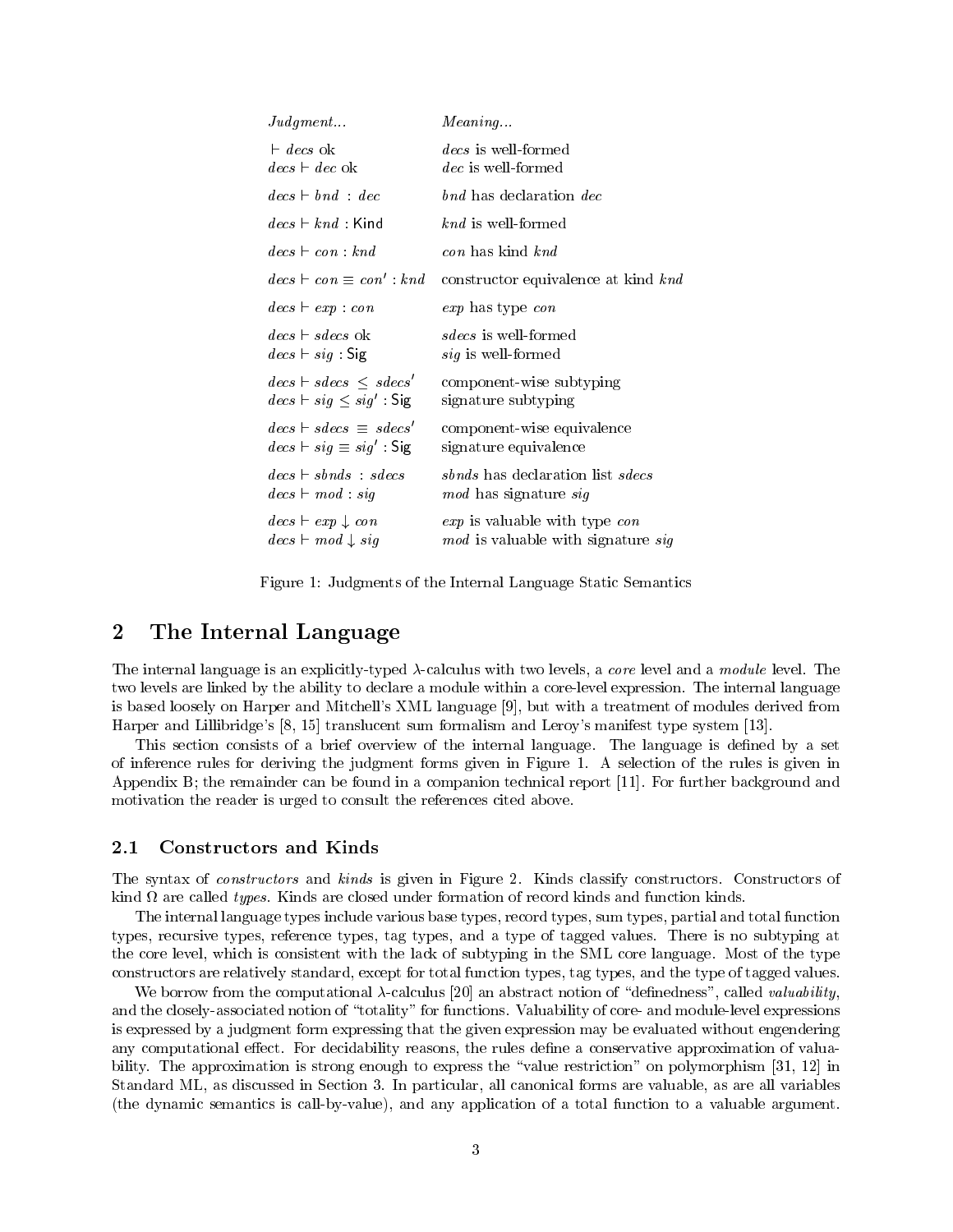| $con ::=$ | var                                                              | type variables          | $r desc :=$      |                                         | empty             |
|-----------|------------------------------------------------------------------|-------------------------|------------------|-----------------------------------------|-------------------|
|           | $Int  $ Float $ $ Char $  \cdots$                                | base types              |                  | rdecs, rdec                             | sequence          |
|           | $\{rdecs\}$                                                      | record type             | $rdec := labcon$ |                                         | record field type |
|           | $\cos$ Ref                                                       | reference type          |                  |                                         |                   |
|           | $con \rightarrow con'$                                           | partial function type   | $knd := \Omega$  |                                         | kind of types     |
|           | $con \rightarrow con'$                                           | total function type     |                  | $\{lab_1: knd_1, \ldots\}$ record kinds |                   |
|           | Tagged                                                           | extensible sum type     |                  | $knd \Rightarrow knd'$                  | function kinds    |
|           | $\cos$ Tag                                                       | exception-tag type      |                  |                                         |                   |
|           | $\Sigma_{\langle lab \rangle} (lab_1 \rightarrow con_1, \ldots)$ | (labelled) sum type     |                  |                                         |                   |
|           | $mod_{v}.lab$                                                    | module projection       |                  |                                         |                   |
|           | $\lambda var:$ knd.con                                           | constructor function    |                  |                                         |                   |
|           | $\mu$ con                                                        | constructor fixed-point |                  |                                         |                   |
|           | $con\ con'$                                                      | constructor application |                  |                                         |                   |
|           | $\{ \n \leq l \leq n_1, \ldots \}$                               | constructor records     |                  |                                         |                   |

Figure 2: Constructors and Kinds

Total functions include primitives such as record field selection and those partial functions whose bodies are deemed valuable.

The internal language type Tagged is a type of dynamically-tagged values, corresponding to the external language type exn. The dynamically-generated tags are similar to the "names" considered by Pitts and Stark [22], except that we associate a type with each name to ensure type safety. Tags of values of type con are themselves values of type *con* Tag.<br>2.2 Expressions

The syntax of internal language expressions is given in Figure 3. Expressions are annotated with sufficient type information to ensure that each expression has a unique type.

Most of the expression forms are familiar from the  $\lambda$ -calculus literature. The treatment of functions is somewhat unusual, in order to account for mutually-recursive functions in a call-by-value setting. An expression of the form  $\sim 10^7$  $\sim 10^{-1}$ 

$$
\begin{aligned}\n\text{fix} \quad & var_1'(var_1:con_1):con'_1 \mapsto exp_1, \\
&\vdots \\
& var'_n(var_n:con_n):con'_n \mapsto exp_n \\
\text{end}\n\end{aligned}
$$

represents a "tuple" of n mutually-recursive functions. This expression, as well as any projection from it, is valuable.

New exception tags of type con Tag are created using the expression form new tag. An expression injected into the type Tagged with a particular tag by the tag form. The corresponding "projection" iftagof checks for a specied tag and if found extracts the underlying value.

Reference types are built into the internal language to avoid unnatural encodings. The operations ref, get, and set of the internal language correspond directly to the operations ref, !, and :=, respectively, of

For similar reasons an exception mechanism is built into the internal language. Exceptions carry values of a specific type, which is taken here to be the type Tagged to be consistent with Standard ML, but we note that there is no essential connection between the type Tagged and the exception mechanism per se. We could as well consider exception values of any fixed type, or even have several different exception mechanisms, each carrying values of a type specic to that form of exception.

The core and module levels of the language are linked by the expression form for module component selection  $mod. lab.$  Allowing  $mod$  to be an arbitrary module means that "let-polymorphism" is definable in our internal language. More importantly, the bindings that may occur in a such letare exactly those that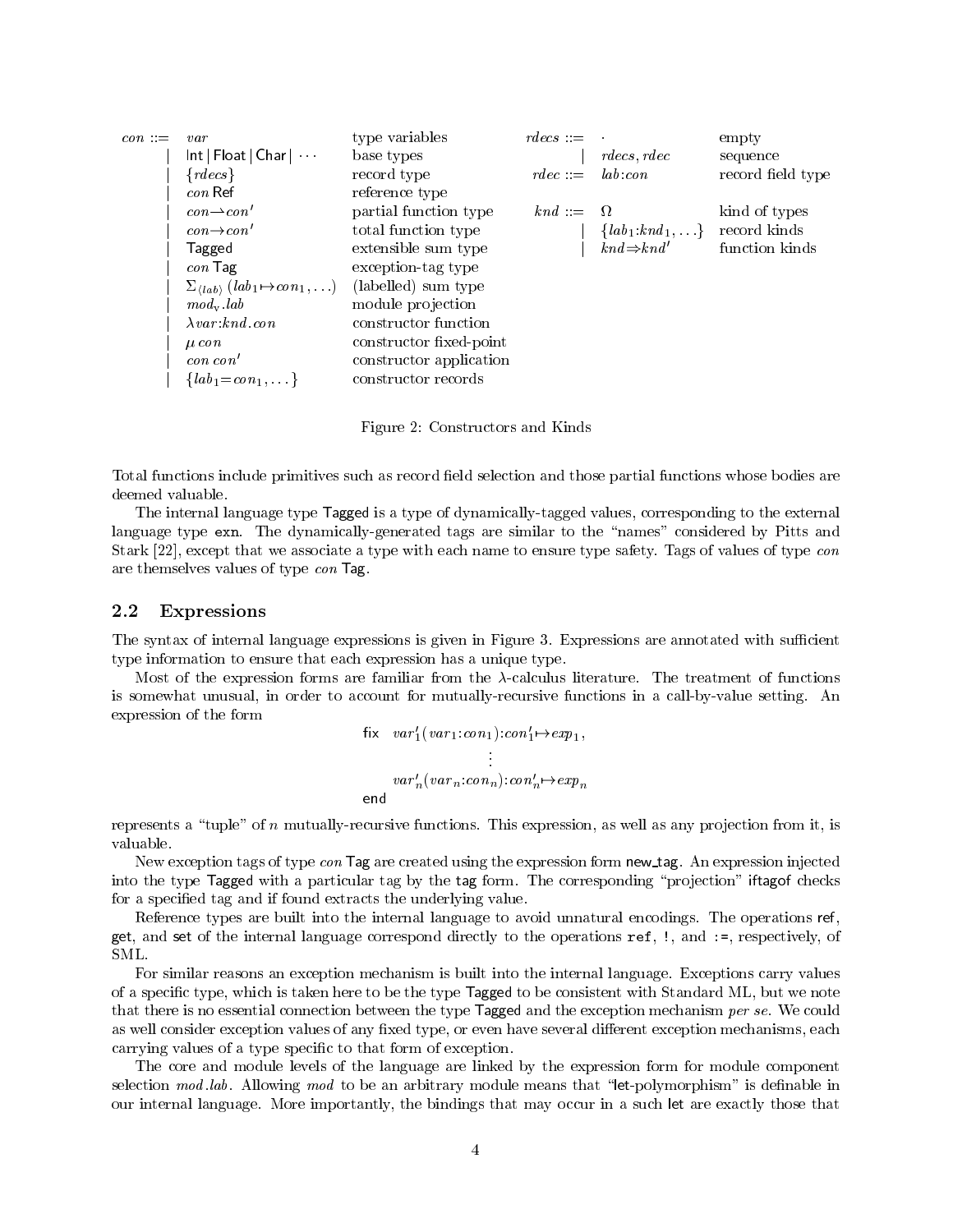| $exp$ : = | scon                     | constants               |                     | inj $_{lab}^{con}$ exp                                              | injection into sum    |
|-----------|--------------------------|-------------------------|---------------------|---------------------------------------------------------------------|-----------------------|
|           | var                      | variables               |                     | proj $_{lab}^{con}$ exp                                             | sum projection        |
|           | loc                      | memory locations        |                     | case <sup>con</sup> $exp$ of $exp_1$ ,  end                         | sum case analysis     |
|           | taq                      | exception tags          |                     | $new\_tag[con]$                                                     | extend type Tagged    |
|           | fix $\mathit{fbnds}$ end | recursive functions     |                     | tag(exp, exp)                                                       | injection into Tagged |
|           | exp exp'                 | application             |                     | iftagof $exp$ is $exp'$                                             | tag analysis          |
|           | ${rbnds}$                | record expression       |                     | then $exp''$ else $exp'''$                                          |                       |
|           | $\pi_{lab}$ exp          | record projection       |                     | $exp_1 = \ln t exp_2, \ldots$                                       | base equalities       |
|           | handle $exp$ with $exp'$ | handle exception        |                     | mod.lab                                                             | module projection     |
|           | raise $^{con}$ exp       | raise exception         |                     |                                                                     |                       |
|           | ref $\int^{con} exp$     | new ref cell            | $rbnds ::=$         |                                                                     | empty                 |
|           | get exp                  | dereference             |                     | rbnds, rbnd                                                         | sequence              |
|           | set $(exp, exp')$        | assignment              | $rbnd := lab = exp$ |                                                                     | record field binding  |
|           | roll $^{con}$ $exp$      | coerce to $\mu$ type    |                     |                                                                     |                       |
|           | unroll $^{con}$ exp      | coerce from $\mu$ type  | $fbnds =$           |                                                                     | empty                 |
|           | $\partial \exp$          | coerce total to partial |                     | fbnds, fbnd                                                         | sequence              |
|           |                          |                         |                     | $fbnd := var'(var:con): con' \rightarrow exp$                       | function binding      |
|           |                          |                         |                     | $\mathit{labels} ::= \mathit{lab}   \mathit{labels} . \mathit{lab}$ | sequence of labels    |
|           |                          |                         |                     | $path ::= var   var   abs$                                          | qualified variable    |

Figure 3: Expressions

may occur in a structure, and we have the ability to define modules within an expression. This is exploited heavily in the interpretation of Standard ML given in Section 3.

### 2.3 Modules and Signatures

The module language is based on the *translucent sum* (or *manifest type*) formalism [8, 13]. The syntax for modules and signatures is given in Figure 4. The basic form of module is a *structure*, which consists of a sequence of constructor, expression, and module bindings. *Structure signatures* consist of a corresponding sequence of constructor, expression, and module declarations. The module system is closed under formation of functors, which are functions mapping modules to modules. Functor signatures are dependent function types describing the result of a functor in terms of its argument. Modules are "second-class"  $-$  there are no conditional module expressions, nor may modules be stored in reference cells or returned from core-level functions.

The main characteristic of the internal language module calculus is the reliance on signatures to mediate inter-module dependencies — the formation of a module expression relies only on the interface, and not the implementation, of any modules on which it depends. Propagation of type sharing information is managed by the selective exposure of type information in a signature through the use of transparent and opaque type specifications. Translucent sums may be seen as a generalized form of existential type [19] that affords fine-grained control over the "degree" of abstractness of a type. They may also be seen as a variant of the "dependent sum" type  $[16]$ , adopting the flexible "projection" notation for component selection, but avoiding implementation dependencies.

Structure signatures consist of a sequence of constructor, value, and module declarations. Constructor declarations may either be opaque (specifying only a kind) or transparent (specifying the identity of the constructor). Value declarations specify the type of a value component, and module declarations specify the signature of a module component. Each declaration specifies an *internal name* and an external name for that component. The internal name is used to express dependencies of one declaration on another. For example, the type of a value component may refer (via the internal name) to a type declared earlier in the signature, or the definition of a constructor may refer to previously-declared constructors. Internal names are bound variables introduced at the point of declaration; they may be freely renamed within their scope without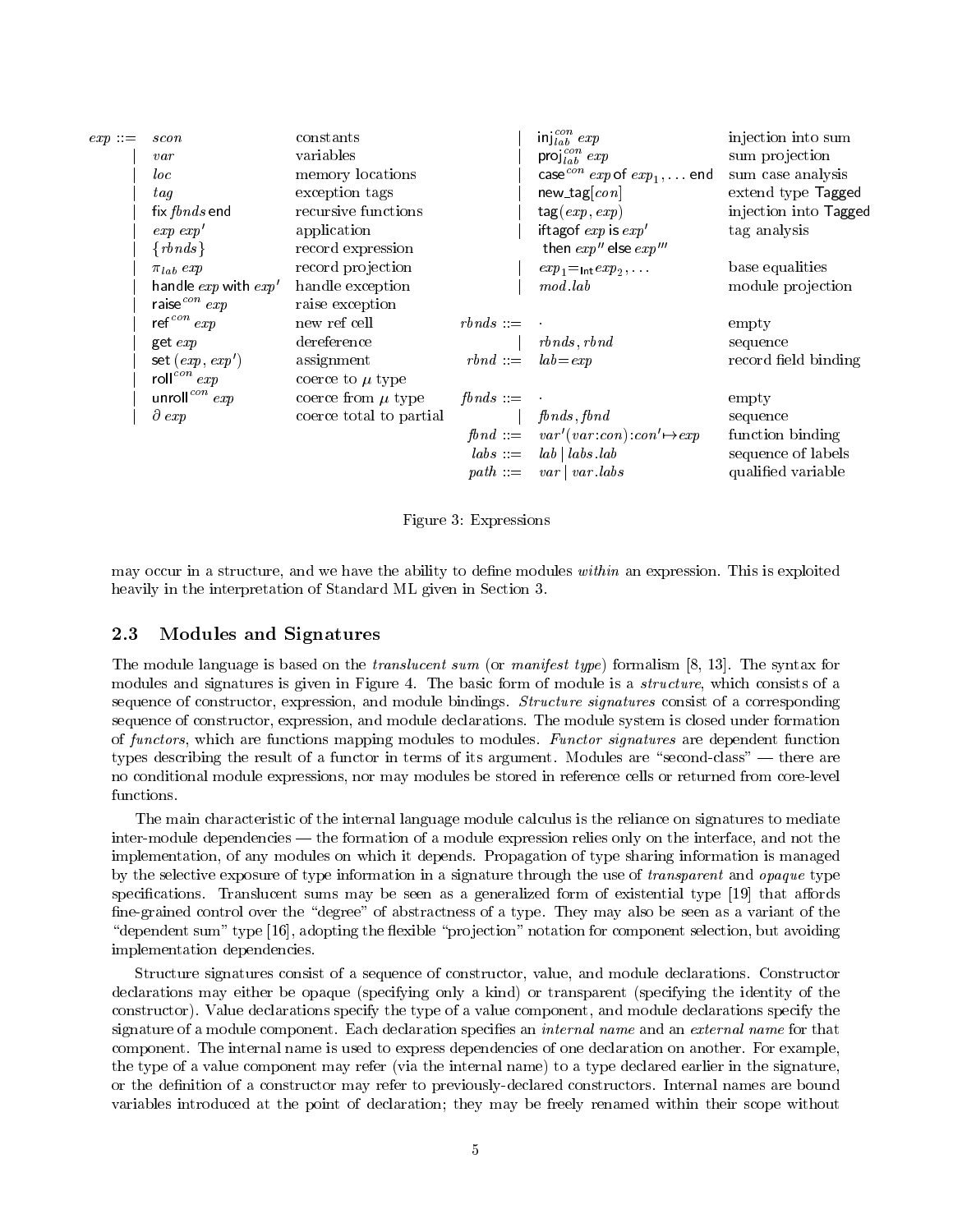| $mod ::= var$      |                         | module variable          |                                      | $sig := [sdecs]$  | structure signature                                                                                                               |
|--------------------|-------------------------|--------------------------|--------------------------------------|-------------------|-----------------------------------------------------------------------------------------------------------------------------------|
|                    | [shnds]                 | structure                |                                      |                   | $(var: sig) \rightarrow sig'$ partial functor signature<br>( <i>var</i> : <i>sig</i> ) $\rightarrow sig'$ total functor signature |
|                    | $\lambda var: sig. mod$ | functor                  |                                      |                   |                                                                                                                                   |
|                    | $mod \ mod$             | functor application      |                                      |                   |                                                                                                                                   |
|                    | $mod$ .lab              | structure projection     | $sdecs ::=$                          |                   | structure field dec.                                                                                                              |
|                    | mod: sig                | signature ascription     |                                      | sdecs, sdec       |                                                                                                                                   |
|                    |                         |                          | $\textit{sdec} ::= \textit{lab dec}$ |                   |                                                                                                                                   |
| $shnds:=-$         |                         | structure field bindings |                                      |                   |                                                                                                                                   |
|                    | shnds, sbnd             |                          | $decs ::=$                           |                   | declaration lists                                                                                                                 |
| $shnd := lab: bnd$ |                         |                          |                                      | decs, dec         |                                                                                                                                   |
|                    |                         |                          |                                      | $dec := var: con$ | expression variable dec.                                                                                                          |
|                    | $bnd ::= var = con$     | constructor binding      |                                      | $var$ sig         | module variable dec.                                                                                                              |
|                    |                         | expression binding       |                                      | $var:$ knd        | opaque type dec.                                                                                                                  |
|                    | $var=exp$<br>$var=mod$  | module binding           |                                      | $var:$ knd=con    | transparent type dec.                                                                                                             |
|                    |                         |                          |                                      | loc:con           | typed locations                                                                                                                   |
|                    |                         |                          |                                      | tag:con           | typed exception tag                                                                                                               |

Figure 4: Modules and Signatures

changing the meaning of the signature. The external name of a component is a label; structure components are accessed using these labels. External names are not variables and may not be renamed without changing the meaning of the signature. For example, the signature  $|I \rhd U \rhd U, U \rhd u \rhd I = l \times l, \Lambda \rhd x \rhd u|,$  describes a module with two type components, with external names  $T$  and  $U$ , and internal names  $t$  and  $u$ , respectively, and one value component, with external name  $X$  and internal name  $x$ . The type component  $U$  is defined to be equal to the product of the  $T$  component with itself, and the  $X$  component has type  $U$ . Notice that the dependencies are expressed using the internal names.

Every module value possesses a most-specic signature in which the identity of all type components is propagated using transparent type bindings. For example, the most specic signature for the structure

$$
[T \triangleright t = \text{Int}, U \triangleright u = \text{Int} \times \text{Int}, X \triangleright x = (3, 4)]
$$

is given by

$$
[T \triangleright t : \Omega = \ln t, U \triangleright u : \Omega = \ln t \times \ln t, X \triangleright x : \ln t \times \ln t].
$$

Modules may be given less-specific signatures using  $subsumption$  — the signature of a module may be weakened to a "larger" signature in the sub-signature ordering. This ordering is a non-coercive, forgetful ordering in which signatures may be weakened by neglecting type denitions, rendering opaque one or more transparent components. For example, using subsumption we may assign the less informative signatures  $|I(t)|$  .t: $U > u$ : $U = t \times t$ ,  $\Lambda \triangleright x$ :u] and  $|I \triangleright t|$ : $V = \text{Int}, U \triangleright u$ : $t$ ,  $\Lambda \triangleright x$ :u] to the module expression given above.

A module may be "sealed" by signature *ascription*. The module expression  $mod : sig$  is well-formed if  $mod$ has the signature sig (possibly through a use of subsumption). Then  $mod: sig$  has most-specific signature  $sig$ . In practice we use ascription to make type components of a module abstract.

Parameterized modules, or functors, are written using the familiar  $\lambda$ -notation; there are no recursive functors. Functor signatures are a form of " $\Pi$  type" (dependent function type) in which the signature of the result depends on the argument to the functor. This is used to express the propagation of type sharing properties from the argument to the result, without relying on exposure of the implementation of the functor. The sub-signature relation is extended to functor signatures in the usual way, contravariantly in the domain and covariantly in the codomain [2]. Only non-dependent functors may be applied to arguments; the dependency must first be eliminated through the use of the sub-signature and signature equivalence relations. In the general translucent sum calculus this may not be possible for all arguments; however we have made syntactic restrictions in our IL so that the dependency can always be eliminated.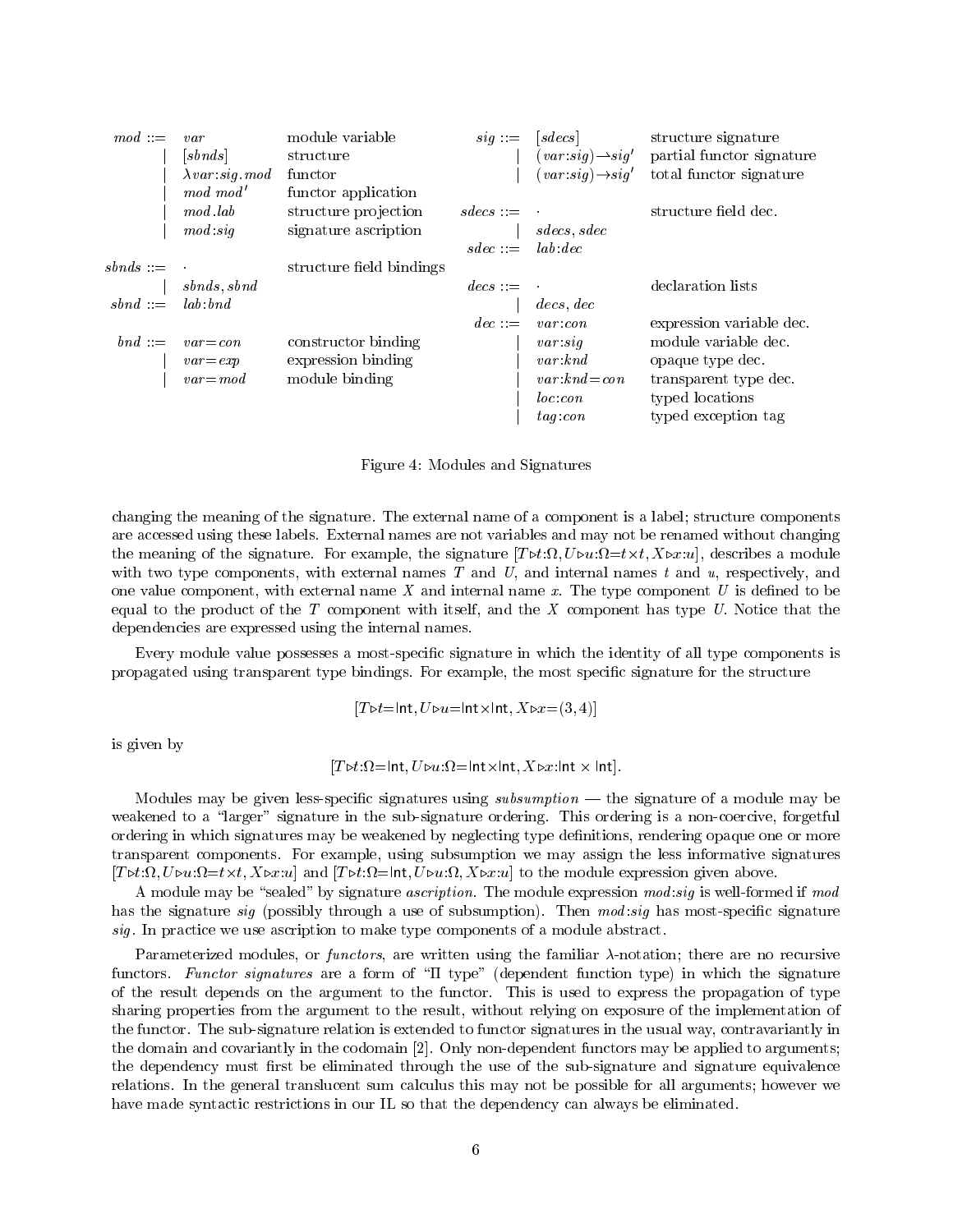

Figure 5: Internal Language Values

For example, suppose we have a functor

$$
f:(u:[T\triangleright t:\Omega,X\triangleright x:t])\rightarrow [T'\triangleright t':\Omega=u,T\times u,T,X'\triangleright x':t']
$$

and we wish to apply this functor to a structure with signature  $[T \triangleright t:\Omega = \mathsf{F}$  oat,  $X \triangleright x$ : Float]. This is possible because by subsumption  $f$  also satisfies the non-dependent signature:

$$
u:[T \triangleright t:\Omega = {\sf{F}}{\sf{loat}}, X \triangleright x: {\sf{F}}{\sf{loat}}] \rightarrow [T' \triangleright t': \Omega = {\sf{F}}{\sf{loat}} \times {\sf{F}}{\sf{loat}}, X' \triangleright x': {\sf{F}}{\sf{loat}} \times {\sf{F}}{\sf{loat}}].
$$

Thus the application will have signature  $|I|$  be  $M =$  Float  $\times$  Float,  $\Lambda$  be  $T$  :Float  $\times$  Float].

As in the core language, module expressions are categorized as valuable or non-valuable. Functors whose bodies are valuable module expressions are said to be total ; all others are partial. Modules whose components are all valuable are themselves valuable, as are all module variables, and all selections of module components from valuable modules. An *ascription* of a signature to a module, written  $mod: sig$ , is valuable if the underlying module is valuable, but is not a value. Since type components may only be selected from module values, this ensures that abstraction boundaries are respected. Specically, if a signature is ascribed to a module, then its abstract type components may only be accessed by first binding that module to a variable. then selecting from that variable. This ensures that the abstraction boundary imposed by the ascription is respected, and ascribing the same signature to the same module will yield incompatible abstract types.

### 2.4 Dynamic Semantics

The dynamic semantics of the internal language is a call-by-value operational semantics presented as a rewriting relation between states of an abstract machine. The presentation is strongly influenced by the work of Plotkin [23] and Wright and Felleisen [32], but is departure from the framework of The Definition of Standard ML. The state-machine presentation avoids the need for implicit evaluation rules for handling exceptions, and supports a natural interpretation of type soundness that does not rely on artificial "wrong" transitions. We prefer to use substitution, rather than environments, because this allows us to regard values as particular forms of expression; this also simplies the statement of soundness, particularly in the presence of references. We maintain a store for assignable cells and dynamically-generated tags, as in The Definition, but, in addition, we maintain an explicit store- and tag-typing context, in keeping with our explicitly-typed framework.

Each state  $\Sigma$  of the abstract machine is a triple of the form  $(\Delta, \sigma, exp)$ , where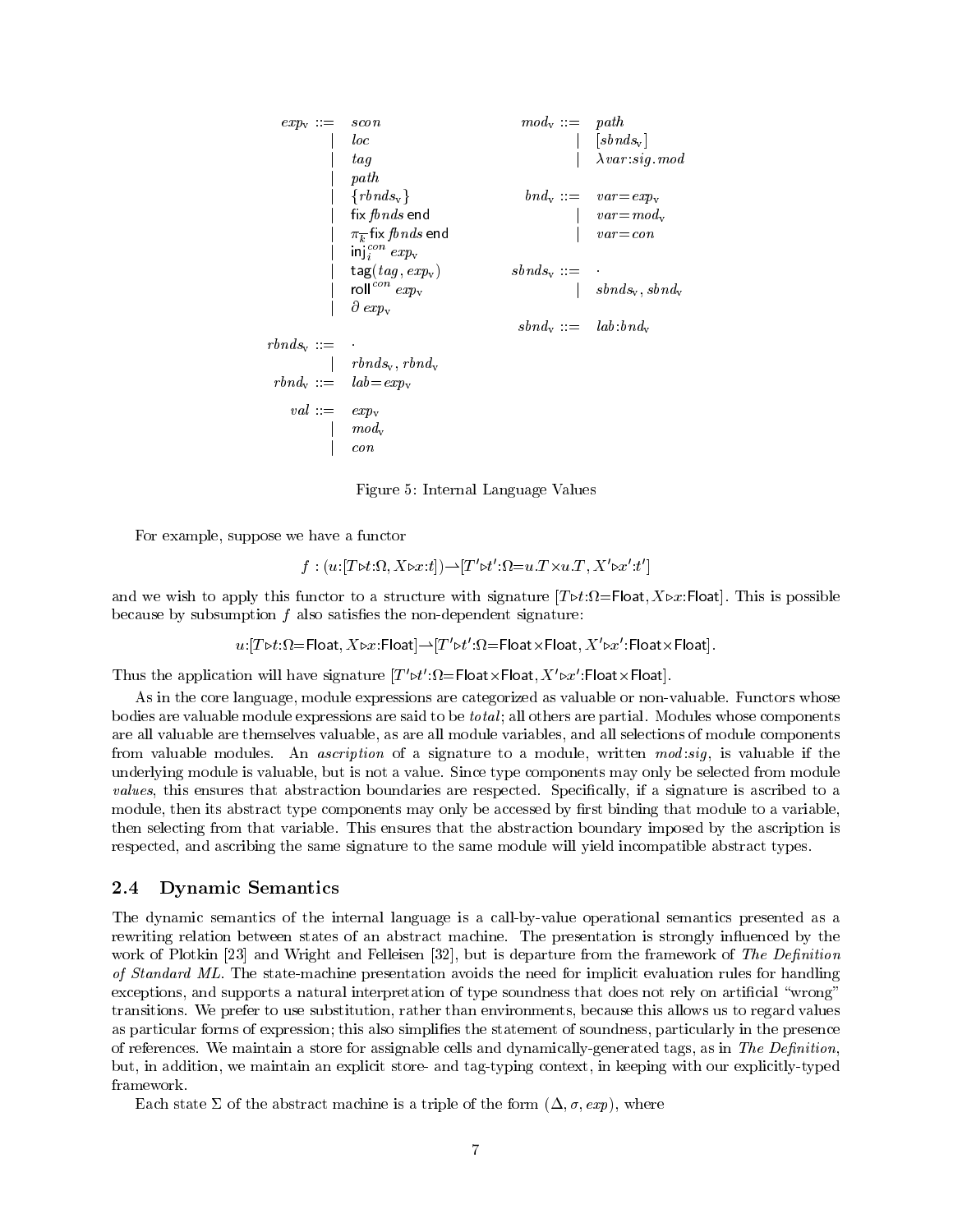<sup>E</sup> ::= <sup>E</sup> exp<sup>j</sup> tag(E ; exp) j expv <sup>E</sup> <sup>j</sup> tag(expv ; E) j frbndsv; lab=E ; rbnds<sup>g</sup> <sup>j</sup> iftagof <sup>E</sup> is exp then exp<sup>0</sup> else exp<sup>00</sup> j lab <sup>E</sup> <sup>j</sup> iftagof expv is <sup>E</sup> then exp<sup>0</sup> else exp<sup>00</sup> j handle <sup>E</sup> with exp <sup>j</sup> E=con exp j raisecon <sup>E</sup> <sup>j</sup> expv=conE j ref con <sup>E</sup> <sup>j</sup> [sbndsv; lab.var=E ; sbnds ] j get <sup>E</sup> <sup>j</sup> <sup>E</sup> mod j set (E ; exp) <sup>j</sup> modvj set (expv ; E) <sup>j</sup> E :lab j rollcon <sup>E</sup> <sup>j</sup> E:sig j unrollcon <sup>E</sup> [] j injcon <sup>i</sup> <sup>E</sup> j projcon <sup>i</sup> <sup>E</sup> jcasecon <sup>E</sup> of exp1;:::; expn end

Figure 6: Evaluation Contexts

- $\bullet$   $\Delta$  is a typing context (*decs* ) for locations and tags created at run-time. This maintains a record of what exception tags and locations have already been allocated, and is also used in our soundness proofs.
- $\bullet$   $\sigma$  is a nifite mapping from locations typed in  $\Delta$  to expression values (exp<sub>v</sub>). The syntax of all values appears in Figure 5.
- $\bullet$   $\exp$  is an expression.

A state is terminal if it has one of the following forms:

 $\sum_{i=1}^{\infty}$  exp $\sum_{i=1}^{\infty}$  is not interested. uncaught exception

All other states are *nonterminal*. We let  $\Sigma_t$  range over terminal states.

The dynamic semantics is a transition relation  $\Sigma \hookrightarrow \Sigma'$  between states, defined by the rules given in Appendix G. As usual, we denote the reflexive, transitive closure of  $\rightarrow$  by  $\rightarrow$  . The rules defining the relation have the form

$$
(\Delta, \sigma, exp) \hookrightarrow (\Delta', \sigma', exp'),
$$

possibly with some side conditions. The rules make use of the notion of an \evaluation context", an expression or module with a single "hole", written  $\parallel$  (see Figure 6). The expression  $E[phrase]$  is the expression resulting from replacing the hole in  $E$  by *phrase*. We use  $R$  to denote an expression context constructed from the grammar in Figure 6 without the form handle  $E$  with  $exp$ .

Most of the rules of the dynamic semantics are straightforward interpretations of the constructs of the internal language. Exceptions are handled using explicit \jumps" though evaluation contexts that do not involve exception handlers. This is achieved by relying on a form of pattern-matching to capture the informal idea of jumping to the nearest enclosing exception handler. Tags and reference cells are explicitly allocated during evaluation, and their types are maintained in the state. Uses of the sub-signature relation have no run-time signicance; control over type sharing properties is entirely a matter of static checking.

As a technical convenience, for the purpose of the dynamic semantics we include a CHAM-like structural equivalence rule for structures, extending the standard equivalence of terms or modules up to alphaconversion. This is generated by the schema

$$
[shnds, lab\triangleright var = val, shnds'] \equiv [shnds, lab\triangleright var = val, \{ val/var\} shnds']
$$

which allows us to remove dependencies between fields in a structure when the dependency is on a field carrying a value. Factoring out such substitutions separately simplies the dynamic semantics, but is not critical to the framework.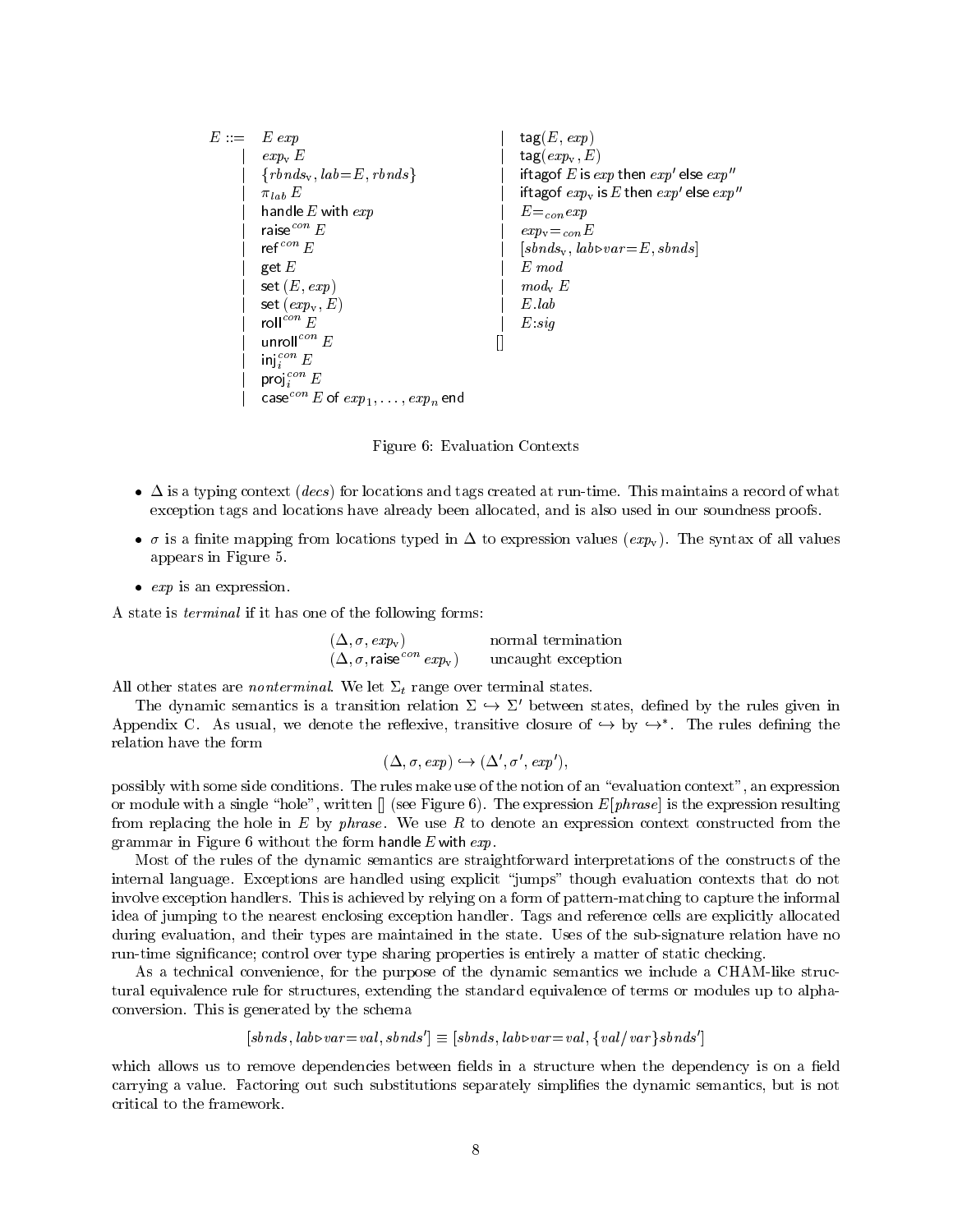We have given a high-level operational semantics in that types are propagated, but never normalized or examined at run-time. To describe primitives which do intensional type analysis [10] we could refine the semantics to perform normalization computations at the constructor level as well.

### 2.5 Properties of the Internal Language

In order to relate the static and dynamic semantics, we must first state some technical properties of the operational semantics.

We define two states to be *equivalent*, written

$$
(\Delta, \sigma, exp) \cong (\Delta', \sigma', exp'),
$$

if they are component-wise equal up to consistent renaming of the locations and exception tags appearing in  $\Delta$  and of bound variables in the expression component.

### Proposition 1 (Determinacy of Evaluation)

The following properties hold:

- 1. If  $\Sigma$  is terminal and  $\Sigma \cong \Sigma'$ , then  $\Sigma'$  is also terminal.
- 2. If  $\Sigma \hookrightarrow \Sigma_1$  and  $\Sigma \cong \Sigma'$ , then there exists a state  $\Sigma'_1 \cong \Sigma_1$  such that  $\Sigma' \hookrightarrow \Sigma'_1$ .
- 3. If  $\Sigma_1 \hookrightarrow \Sigma'_1$ ,  $\Sigma_2 \hookrightarrow \Sigma'_2$  and  $\Sigma_1 \cong \Sigma_2$  then  $\Sigma'_1 \cong \Sigma'_2$ .
- 4. If  $\Sigma \hookrightarrow^* \Sigma_t$  and  $\Sigma \hookrightarrow^* \Sigma'_t$  then  $\Sigma_t \cong \Sigma'_t$ .

The following proposition states that internal language judgments are preserved under substitution of values for free variables in a typing judgment, where a value is dened syntactically in Figure 5 to be a phrase in evaluated form.

### $\bf{1}$  represention  $\bf{2}$  (Decomposition  $\bf{\alpha}$  replacement)

- 1. If decs  $\models E[exp]$ : con and exp is closed, then decs  $\models exp :con'$  for some type con'. Furthermore, if  $desc + exp' : con' where exp' is closed, then desc + E[exp'] : con.$
- 2. If decs  $\vdash E[mod]$  : con and mod is closed, then decs  $\vdash \textit{mod}$  : sig for some signature sig. Furthermore, if decs  $\vdash$  mod : sig where mod is closed, then decs  $\vdash$  E|mod | : con.

Following Harper [7] and Wright and Felleisen [32], we say that a store  $\sigma$  is well-formed with respect to a context  $\Delta$ , written  $\Delta \vdash \sigma$ , if

$$
\forall loc \in BV(\Delta), \text{ if } \Delta \vdash loc : con \text{ Ref then } \Delta \vdash \sigma(x) : con.
$$

This formulation of store typing avoids the need for complex maximal fixed point constructions [29].

Fix a base type ans of answers to which a complete, closed program might evaluate.<sup>2</sup> We say that a machine state is well-formed, written

$$
\vdash (\Delta, \sigma, exp),
$$

if and only if  $\Delta \vdash exp : ans$ ,  $exp$  has no free (expression, constructor, or module) variables, and  $\Delta \vdash \sigma$ . Well-formedness of a state is preserved by evaluation.

### Proposition 3 (Preservation)

If  $\vdash (\Delta, \sigma, exp)$  and  $(\Delta, \sigma, exp) \hookrightarrow (\Delta', \sigma', exp')$  then  $\vdash (\Delta', \sigma', exp').$ 

Evaluation can never "get stuck": if a well-formed state is not terminal, then there is always an applicable transition to another (well-formed) state. The proof relies on a characterization of the shapes of closed values of each type.

 $2A$  reasonable choice might be String, or Unit if we model all I/O by updating the store; the particular choice does not affect our results.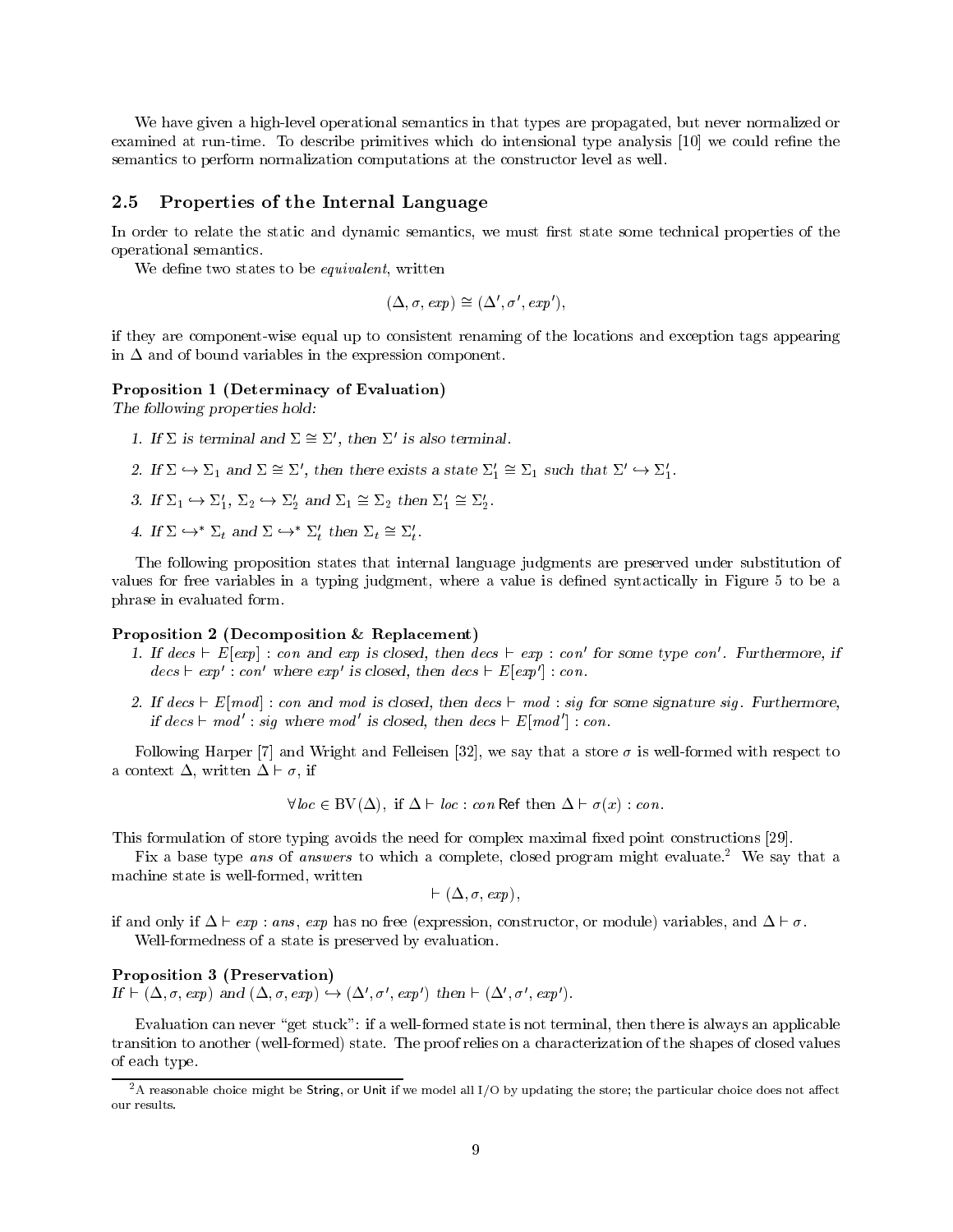### Proposition 4 (Canonical Forms)

1. Assume  $\Delta \vdash exp_v$  : con where  $exp_v$  is closed.

| If con' is of the form                                                                      | then $exp_v'$ is of the form                                                                                                        |
|---------------------------------------------------------------------------------------------|-------------------------------------------------------------------------------------------------------------------------------------|
| $con_1 \rightarrow con_2$                                                                   | $\pi_{\overline{k}}$ fix <i>fbnds</i> end                                                                                           |
| $con_1 \rightarrow con_2$                                                                   | $\pi$ <sup>-</sup> fix <i>fbnd</i> end                                                                                              |
| $\{lab_1con_1, \ldots, lab_ncon_n\}$                                                        | $\begin{cases} \{ lab_1 = exp_{v_1}, \cdots, lab_n = exp_{v_n} \} \\ \text{fix } \text{fb} n \text{d} s \text{ end} \end{cases}$    |
| $\Sigma_{\langle lab_i \rangle} (lab_1 \rightarrow con_1, \ldots, lab_n \rightarrow con_n)$ | $\inf_{l_1, l_2, l_3} \sum_{l_1, l_2, l_3} \left( \frac{l_1}{l_2 l_3 l_2} \cdots \frac{l_n}{l_n l_n l_n} \right) \exp_{\mathbf{v}}$ |
| $(\pi_i (\mu con)) con'$                                                                    | roll <sup>(<math>\pi_i(\mu \text{ con})</math>) con' <math>exp_v</math></sup>                                                       |
| Tagged                                                                                      | tag(tag, exp <sub>v</sub> )                                                                                                         |
| $\cos$ Ref                                                                                  | loc                                                                                                                                 |
| base type                                                                                   | scon                                                                                                                                |

2. Assume  $\Delta \vdash m$ od<sub>v</sub>: sig where mod<sub>v</sub> is closed.

|                            | If sig' is of the form then mod <sub>v</sub> ' is of the form |
|----------------------------|---------------------------------------------------------------|
| [sdecs]                    | $[shnds_{v}]$                                                 |
| var $sig \rightarrow sig'$ | $\lambda var \, sig \, mod$                                   |
| var $sig \rightarrow sig'$ | $\lambda var \, sig \, mod$                                   |

### Proposition 5 (Progress)

Let  $\Sigma = (\Delta, \sigma, exp)$ . If  $\vdash \Sigma$  then either  $\Sigma$  is terminal or there exists a state  $\Sigma'$  such that  $\Sigma \hookrightarrow \Sigma'$ .

## 3 Elaboration of Standard ML into the Internal Language

The type-theoretic interpretation of Standard ML takes the form of a set of inference rules for deriving elaboration judgments of the form

 $\Gamma \vdash EL\text{-}phrase \leadsto phrase : class.$ 

Here EL-phrase is a phrase of the Standard ML abstract syntax, phrase is its translation into the internal language, and class is an internal-language kind, type, or signature classifying *phrase*. The context  $\Gamma$ associates external names and classiers to internal names. A complete list of the judgment forms constituting the interpretation are given in Figure 7.

The elaboration of Standard ML into the internal language involves the following major steps:

- 1. **Identifier resolution**. External-language identifiers are translated into internal-language paths according to the scoping rules of Standard ML. Re-defined identifiers are renamed to avoid conflicts.
- 2. Type checking and type reconstruction. The elaboration rules ensure that the translation of an external-language phrase is well-formed with a specied classier (kind, type, or signature). Implicit type information  $-$  such as type labels on variables and polymorphic abstraction and instantiation  $$ is made explicit. Polymorphic abstractions are represented as internal-language functors.
- 3. Datatype and pattern-matching translation. Datatype declarations are translated into modules with an opaque implementation type and operations for creating and destructuring values of this type. Patterns are compiled into uses of these operations, along with record projections and equality tests.
- 4. Equality compilation. For types that admit equality, a canonical equality operation is generated and passed as required. Equality polymorphic operations are represented as functors taking the type together with the associated equality operation. Datatypes that admit equality are equipped with an equality operation.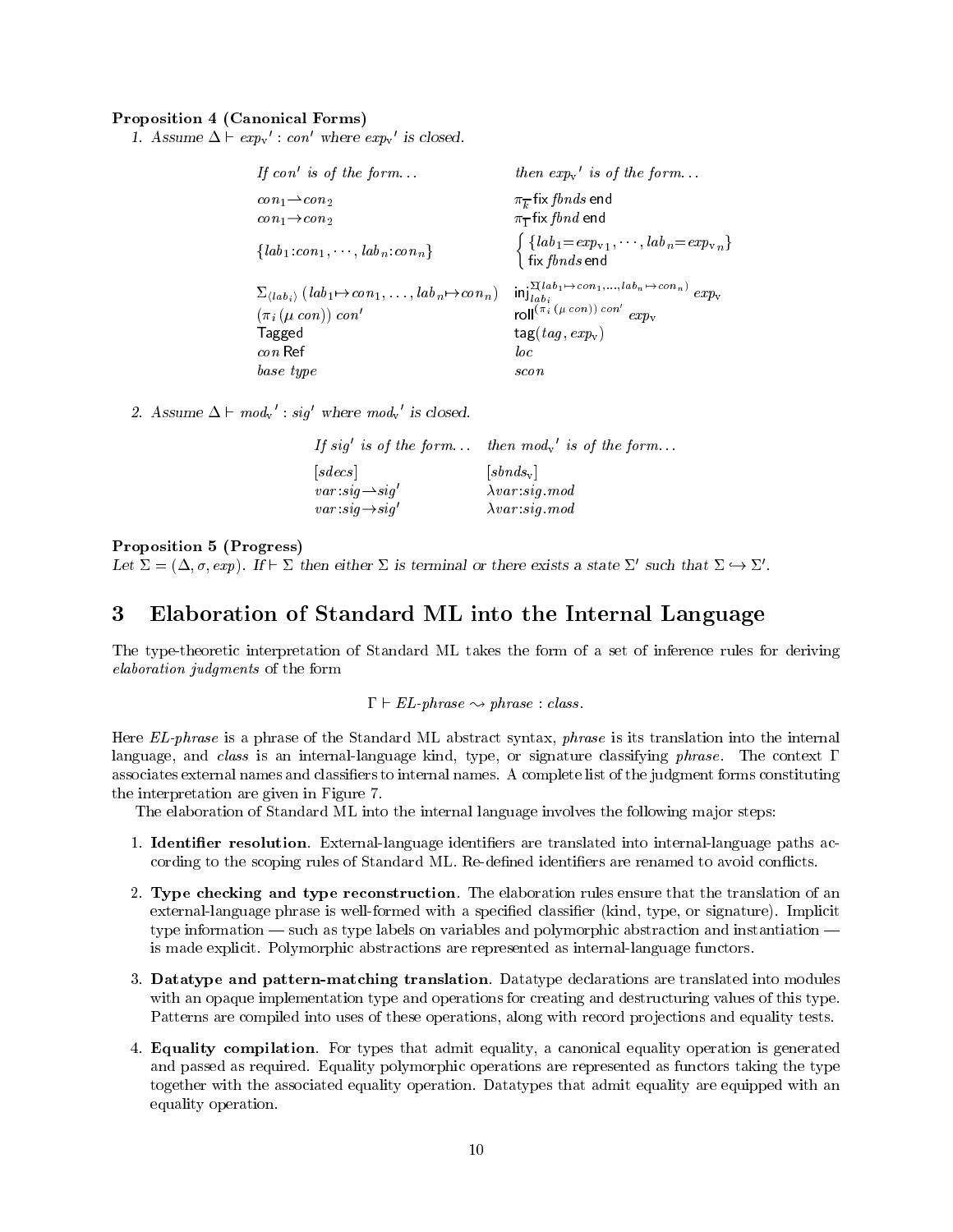| Judgment                                                                                                                                                                                                                            | Meaning                                                     |
|-------------------------------------------------------------------------------------------------------------------------------------------------------------------------------------------------------------------------------------|-------------------------------------------------------------|
| $\Gamma \vdash expr \leadsto exp:con$                                                                                                                                                                                               | expression                                                  |
| $\Gamma \vdash match \leadsto exp : con$                                                                                                                                                                                            | pattern match                                               |
| $\Gamma \vdash \mathit{strdec} \leadsto \mathit{shnds} : \mathit{sdecs}$                                                                                                                                                            | declaration                                                 |
| $\Gamma \vdash \textit{strexp} \rightsquigarrow \textit{mod} \cdot \textit{sig}$                                                                                                                                                    | structure expression                                        |
| $\Gamma \vdash spec \leadsto \textit{sdesc}$                                                                                                                                                                                        | signature specification                                     |
| $\Gamma \vdash \text{sigexp} \rightsquigarrow \text{sig}$ . Sig                                                                                                                                                                     | signature expression                                        |
| $\Gamma \vdash tv \rightsquigarrow con : \Omega$                                                                                                                                                                                    | type expression                                             |
| $\Gamma \vdash tybind \leadsto shnds$ sdecs                                                                                                                                                                                         | type definition                                             |
| $\Gamma \vdash \text{dational} \leadsto \text{shnds}$ : sdecs                                                                                                                                                                       | datatype definition                                         |
| $\Gamma \vdash_{\text{ctx}} \textit{labels} \rightsquigarrow \textit{path} : \textit{class}$<br>$desc$ ; path: sig $\overline{z}_{sig}$ labs $\sim$ labs': class                                                                    | lookup in $\Gamma$<br>lookup in signature                   |
| $decs \nightharpoonup$ <sub>Inst</sub> $\rightsquigarrow$ [sbnds <sub>v</sub> ] : [sdecs']                                                                                                                                          | polymorphic instantiation                                   |
| $\Gamma \vdash pat \Leftarrow exp : con$ else $exp' \rightsquigarrow$<br>$shnds = shnds$<br>$dec_s \varepsilon_{\text{eq}} con \leadsto exp_{\rm v}$                                                                                | pattern compilation<br>equality compilation                 |
| $decs \vDash_{\text{sub}} path : sig_0 \preceq sig \rightsquigarrow mod : sig'$<br>$sig \models_{\text{wt}} labs := con : knd \leadsto sig' : Sig$<br>$sig \models_{\text{sh}} labs := labs' \quad knd \rightsquigarrow sig'$ . Sig | coercion compilation<br>impose definition<br>impose sharing |

Figure 7: Judgment forms for the Elaboration

- 5. Signature matching. The *instantiation* ordering  $-$  arising from the presence or absence of type definitions in signatures  $-$  is managed by the sub-signature relation of the internal language. The  $enrichment$  ordering  $-$  arising from the ability in Standard ML to drop or re-order module components | is handled by an explicit coercion operation generated by the elaborator. Since we are working with an explicitly-typed internal language, polymorphic instantiation in signature matching is also managed by explicit coercion.
- 6. Sharing expansion. Uses of type sharing specifications are expanded into uses of type definitions in signatures  $[14]$ . The where type construct of Standard ML is translated by explicitly "patching" internal-language signatures.
- 7. Generativity and persistence. In Standard ML type identiers may persist beyond their apparent scope of definition. This is managed here by the restriction to "named form" programs at the module level (according to which all modules must be bound to identifiers before use), and an explicit mechanism for retaining types through renaming when they appear to go out of scope.

The elaboration rules use a number of "derived forms" in the internal language; these are shown in Appendix D.1. Specifics of the elaboration process are discussed in more detail in the remainder of this section.

### $3.1$ **Identifier Resolution**

A fundamental task of elaboration is associating internal-language paths to external-language identifiers. Since the external language permits shadowing of identifiers, we cannot assume a fixed correspondence between Standard ML identifiers and internal-language variables. Therefore we translate identifiers into internal-language paths, and the correspondence is maintained by an elaboration context. This context is essentially a sequence of internal-language structure field bindings, but with the possibility of duplicated labels due to shadowing. We may regard elaboration contexts as declaration lists by dropping the labels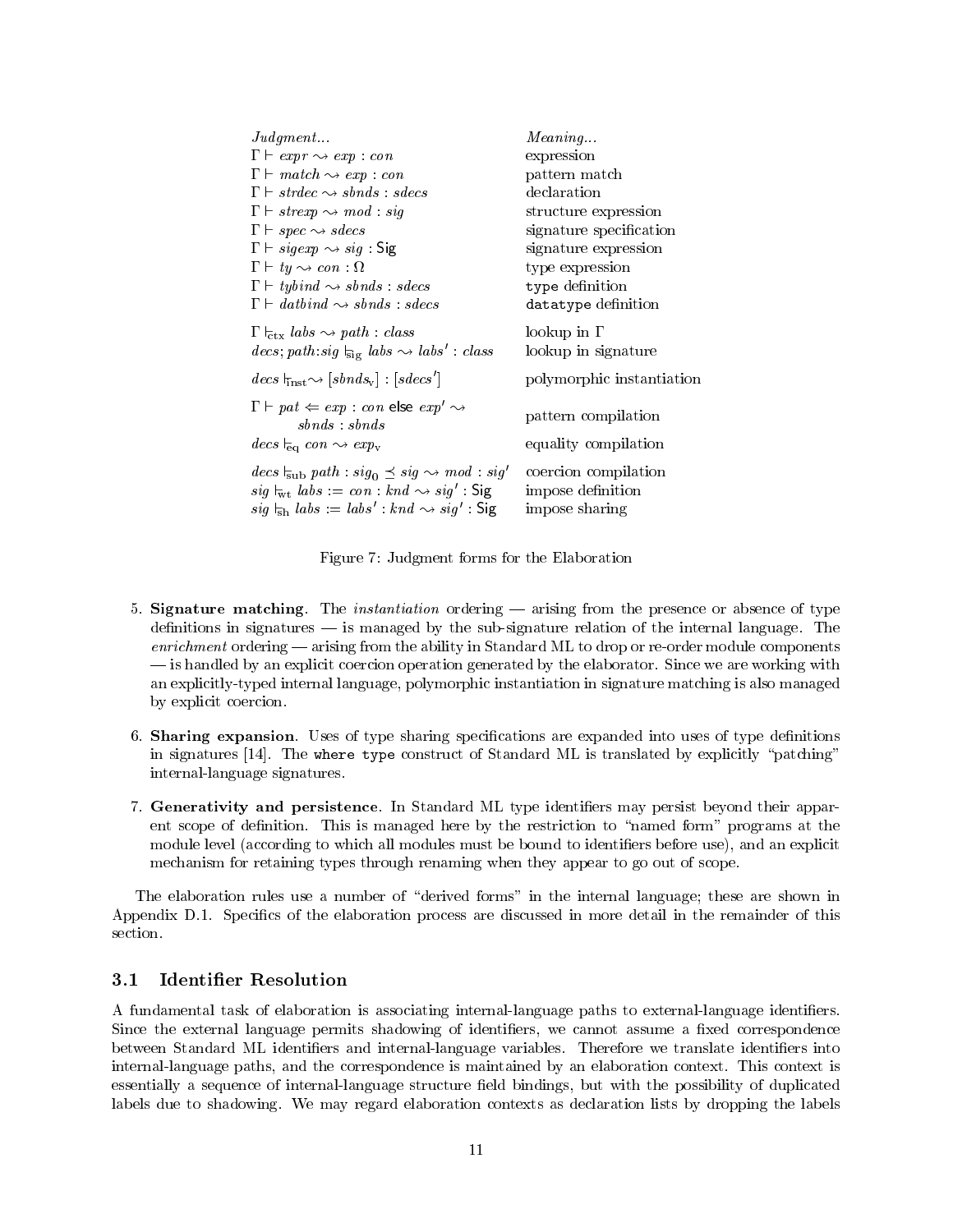from the components (turning each *sdec* into its underlying  $dec$ ); in this way the formation rules of the internal language determine validity of elaboration contexts.

We postulate an injection  $\overline{\phantom{a}}$  of ML identifiers into internal-language labels. The range of this mapping is assumed co-infinite in the set of labels, ensuring that we may choose arbitrarily many new labels not in the range of this mapping. We further assume that the labels "eq", "expose", "it," and "tag" are outside of the range of this mapping, and that identically-named identifiers from different external language namespaces (expression identifiers, type identifiers, signature identifiers, structure identifiers, etc.) are mapped to distinct labels. On the other hand, we assume a single namespace for external-language variables, datatype constructors, and exception constructors; in Standard ML these distinctions are not syntactically apparent and making this distinction falls to the elaboration itself.

The translation of an (possibly overbarred) long identifier into an path is expressed by the judgment

 $\Gamma$   $\vert_{\text{ctx}}$  labs  $\sim$  path : class,

which looks up the sequence of labels labs in the elaboration context  $\Gamma$  and returns a path path with classifier  $\it{class}$  . The lookup rules describe a sequential search from right-to-left, subject to a simple convention, called the *star convention*, for handling "open" structures. Labels marked with an asterisk are treated as names of open structures, whose bindings are implicitly available for use in a Standard ML phrase. A second set of lookup rules expresses identifier search within a structure; these rules are also used in translating Standard ML long identiers. Thus, for example, we have the translation

$$
X \triangleright x:\mathsf{Int}, L \triangleright l: [X:\mathsf{Char}] \models_{\mathsf{ctx}} X \rightsquigarrow x:\mathsf{Int},
$$

but, in contrast, when  $L$  is open we have

 $\Lambda$ D $x$ :Int,  $L$ : D $l:|\Lambda:$ Char $|$  For  $\chi: \Lambda \rightsquigarrow l: \Lambda:$  Char:

### 3.2 Expressions and Declarations

The general form of elaboration judgment for expressions is

$$
\Gamma \vdash expr \leadsto exp: con
$$

where  $expr$  is an external-language expression, and  $exp$  is the corresponding internal-language expression having type con. These elaboration rules are shown in full in Appendix D.2. Identifiers are translated using the lookup rules mentioned above, and if found to be polymorphic are immediately instantiated (polymorphism is discussed in more detail below). Datatype constructors (functions with total types) are translated to user-level functions (with partial types) when used as values. Application translates to internal-language application, with a check to ensure that the translated application is well-formed. Record expressions are translated to internal-language records. Since Standard ML identies record types under permutation of fields, the translation reorders these fields into a canonical order while preserving the order of evaluation. Explicit type constraints are veried, but do not appear in the translation. The exception expressions raise and handle translate into their internal-language equivalents. Function abstractions in the EL translate to function abstractions in the IL, wrapped to raise the Match exception in the case of pattern match failure. Equality comparisons invoke the equality compiler (also described below) to generate the appropriate equality operation.

An important invariant of the translation is that "syntactic values" in the Standard ML sense are translated to valuable expressions. This is necessary to enforce the value restriction on polymorphism, according to which only syntactic values may be polymorphically generalized. However, our treatment of pattern matching leads to a minor discrepancy between the interpretation given here and The Definition of Standard ML, as discussed in Section 3.5 below.

The general form of elaboration judgment for declarations is

 $\Gamma \vdash \mathit{strdec} \leadsto \mathit{shnds} : \mathit{sdesc}.$ 

th our compiler implementation, a more emclent algorithm is used.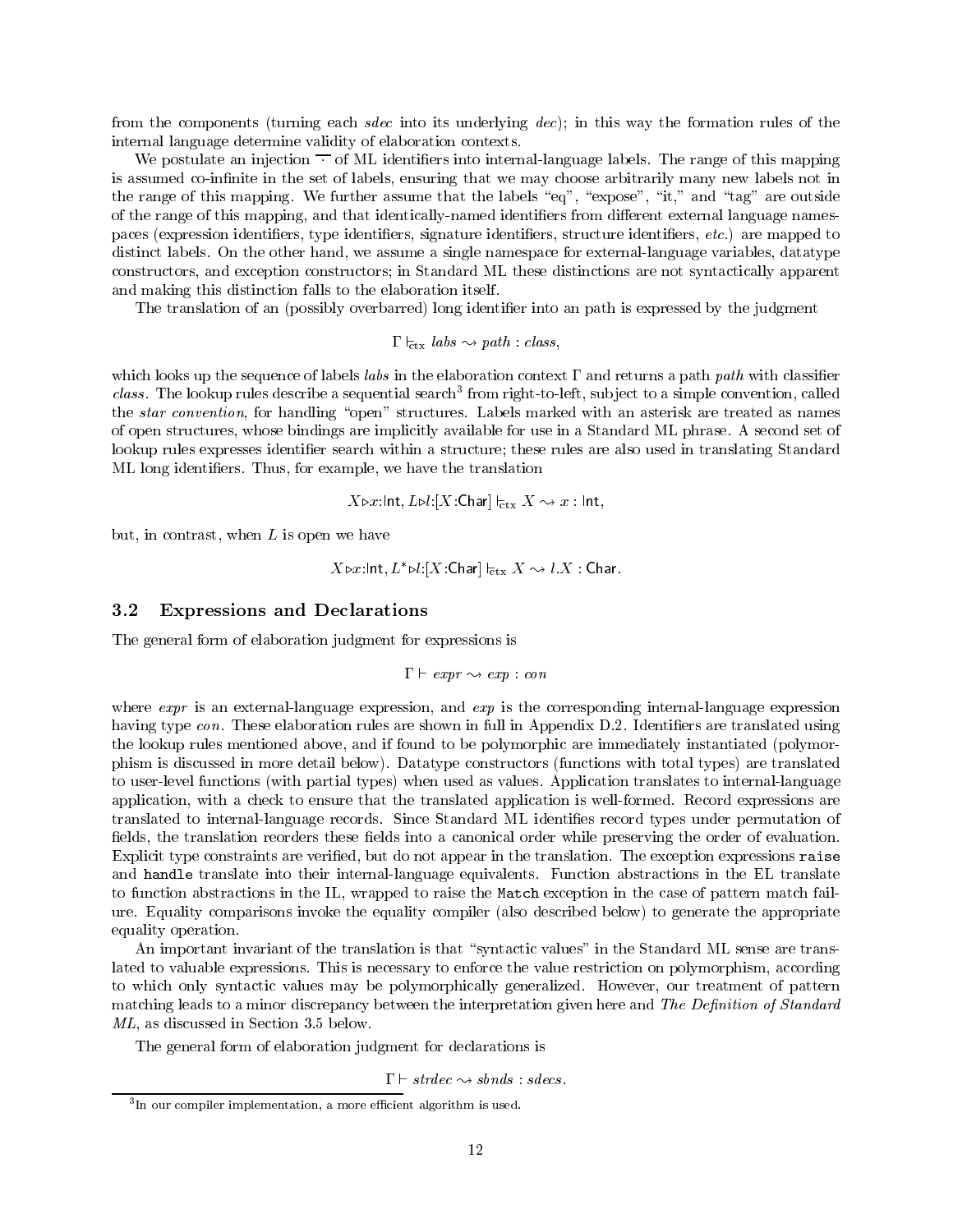$\sqrt{\text{list}}$ blist:  $\Omega \Rightarrow \Omega$ ,  $\text{eq}$ :(s:[T :T  $\text{p}$ [I  $\text{p}$ ],  $\text{eq}$ :(x)  $\rightarrow$   $\text{p}$ [OOI]])  $\rightarrow$   $\text{p}$ [I]  $\text{u}$ si (s:T  $\text{u}$ ]  $\rightarrow$   $\text{p}$ [OOI]  $N11:(S:|T:M|) \rightarrow |11:l1s1|(S:1)$ ], CONS:  $(s:|I|) \rightarrow |I(S,I \times l1s1 |S,I) \rightarrow l1s1 |S,I|)|$ ,  $\exp$ ose: $(s:[T:\Omega]) \rightarrow$  [it:*list*  $(s.T) \rightarrow \Sigma$ (Unit,  $s.T \times list(s.T))$ ]]

Figure 8: The signature  $sig_{1}$  ist

A selection of such judgments is shown in Appendix D.5. Each external-language declaration is translated into structure field bindings. For simple bindings, there is exactly one field binding for each identifier bound. In more complex cases  $-$  such as complex patterns or datatype declarations  $-$  the result contains not only bindings for the identifiers explicitly involved in the declaration, but also "internal" fields used by the elaborator itself.

The open declaration (Rule 108) is regarded as the declaration of an "anonymous" substructure; this is implicitly opened for identifier lookup using the "star convention" discussed above. In implementation terms this means that an open declaration requires only constant time and space, rather than time and space proportional to the size of the opened structure. To account for shadowing, declaration sequencing goes beyond simple concatenation of bindings by renaming fields corresponding to shadowed identifiers.

### 3.3 Polymorphism

Polymorphism is interpreted by explicit type abstraction and type application [9]. However, we do not treat type abstraction and application as a primitive notion (as in the polymorphic  $\lambda$ -calculus [4, 24]). Instead, we represent a polymorphic value as an internal-language functor abstracted on a structure whose components are types, yielding a structure with a single component labeled \it" for the value itself. This representation is consistent with the "second class" nature of both polymorphic values and modules in Standard ML. It is especially natural in the presence of equality type variables, which we regard as structures consisting of a type and the corresponding equality operation (see Section 3.6 for further details).

For example, the polymorphic identity function is translated4 to the functor

$$
\lambda(s\!:\![T\!:\!\Omega])\!\!. \left[\mathrm{it}\!=\!\lambda(x\!:\!s\mathbin{.}T\mathbin{).}x\right]
$$

with signature

$$
(s:[T:\Omega]) \to [it:s,T \to s.T].
$$

Note that the functor is given a *total* functor type, expressing the fact that type instantiation does not engender an effect. This is consistent with the "value restriction" on polymorphism in Standard ML, according to which only syntactic values may be polymorphically abstracted.

### 3.4 Datatype Declarations

The treatment of datatypes is technically complex, but conceptually straightforward. A datatype declaration elaborates to a structure consisting of a type together with operations to create and analyze values of the type. If the datatype admits equality, then the structure contains an equality function as well. The underlying implementation type is dened to be a recursive sum type, with one summand corresponding to each constructor in the declaration. The constructors are represented by total functions that inject values into the appropriate summand of the recursive type. The analysis operation exposes values of the abstract type as values of a corresponding sum type. The structure is "sealed" with a signature derived from the datatype declaration in which the implementation type is held abstract, and the operations described above are declared as operations on that abstract type. Holding the implementation type abstract captures the

<sup>4</sup>We have simplied the translation slightly for the sake of readability.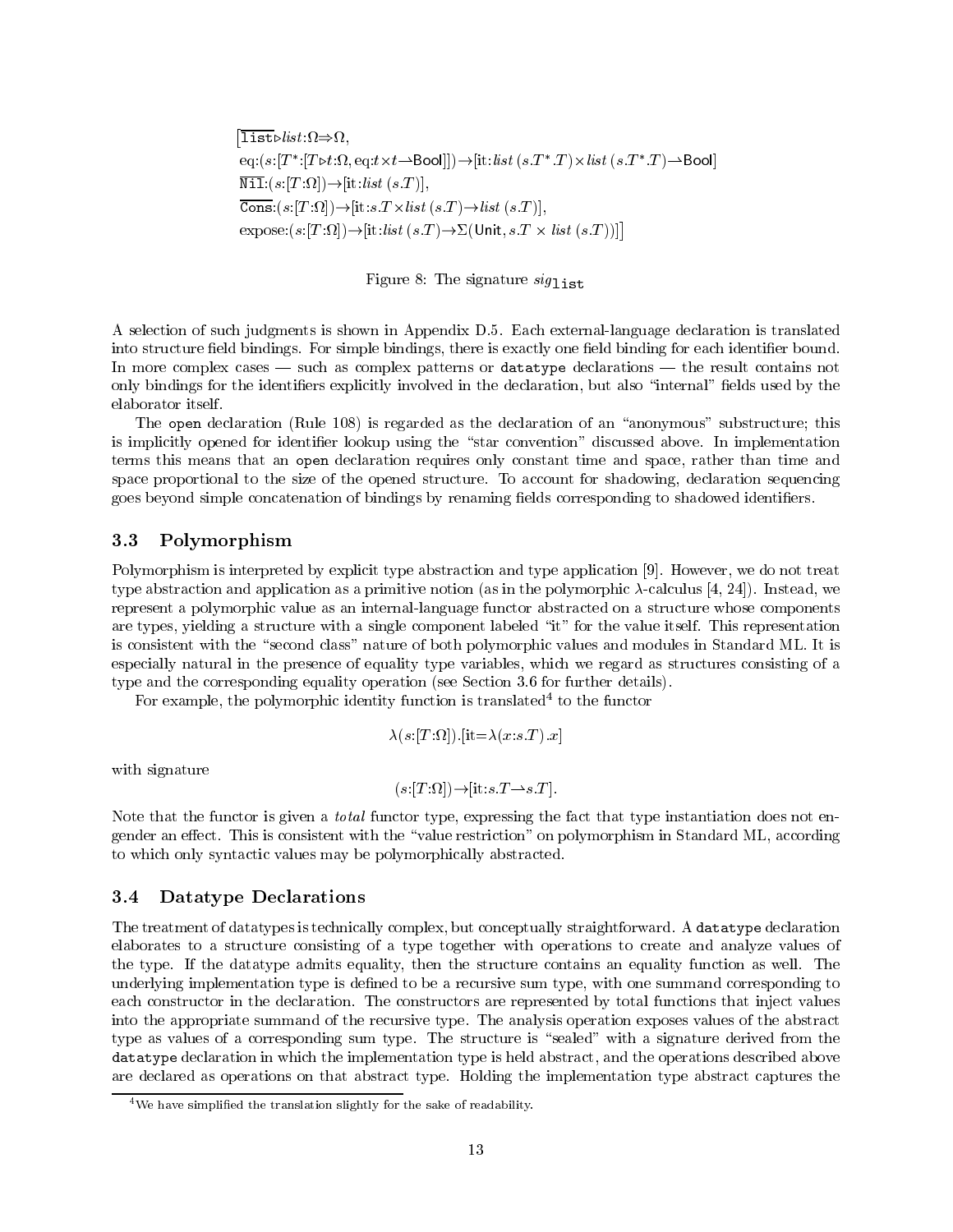$\pi$  (list  $\Rightarrow$  list  $=\mu \lambda! \: \Omega \Rightarrow \Omega \: \lambda \alpha \: \Omega \: \Sigma$  (Nil $\rightarrow$ Unit, Cons $\mapsto \alpha \times l \: \alpha$ ),  $ea = \cdots$  $\text{Nil} = \lambda s: [T : \Omega] \cdot [\text{It} = \text{roll}^{\text{max}} \stackrel{(s.t.)}{\ldots} (\text{inj} \frac{\text{max}}{\text{Nil}} \stackrel{(s.t.)}{\ldots} \stackrel{(s.t.)}{\ldots} \{ \} )],$ Cons =  $\lambda s$ : [T:si].  $\left[$ it =  $\lambda(x:s.T \times \text{list}(s.T))$ . rollistic (six) (inj  $\frac{1}{\text{Cons}}$   $\frac{\text{max}(s.t.)}{x}$   $x$ )],  $\exp$ ose $=\lambda s$ :  $[T:\Omega]$ . [it  $=\lambda(x:list(s,T))$ . unroll $^{list(s,T)}x$ ]]

Figure 9: The structure  $mod_{1}$ ist

"generativity" of datatype declarations in Standard ML; the declared type is "new" in the sense that it is represented by a path that is, by  $\alpha$ -conversion, distinct from all previous types in the program. Analogously, datatype specications (which may occur in signatures) are elaborated into the same signature used to seal the structure resulting from elaboration of the corresponding datatype declaration.

The treatment of datatypes is best illustrated by example. Viewed as a specification, the Standard ML phrase

$$
datatype 'a list = Nil | Cons of 'a * 'a list.
$$

elaborates to the signature sig list given in Figure 8. Viewed as a declaration, this phrase elaborates into the sealed structure mod list:sig list, where mod list is given in Figure 9.

The signature sig list describes a structure with ve components, one corresponding to the list type constructor itself, one for list equality, two for the constructors, and one for deconstructing values of this type. Ine list type constructor is represented by a type operator of kind  $\iota \Rightarrow \iota \iota$ . The operation eq is the equality function on lists; it takes a type  $T$  and an equality for values of type  $T$ , and returns the equality function for values of type  $\overline{\text{list}} T$ . The value constructor Nil is the polymorphic total function that, when given a type, creates the empty list of that type. Similarly Cons is the polymorphic total function to add an element to the front of a list. The polymorphic function expose exposes the underlying implementation of the datatype as a sum type for the purposes of destructuring.

The structure modellist implementation is signature signature signature  $\mathbf{r}_1$ forward, following the informal discussion above. We have elided the definition of equality on lists, but it corresponds directly to the obvious recursive definition which can be generated mechanically.

The account of datatypes given here differs from that in Standard ML in that we do not provide an equal operation for "non-uniform" datatypes, for which we would need polymorphic recursion, which is not admitted in Standard ML or in our internal language. For example, the following declaration is legal in Standard ML, and the declared type admits equality:

datatype 'a t = A of 'a | B of ('a \* 'a) t

Although this is an admissible declaration according to our elaboration rules, it does not admit equality in the translation due to the absence of polymorphic recursion.5

### 3.5 Pattern Compilation

Pattern compilation is the process of translating pattern-matching bindings and clausal functions into the more rudimentary mechanisms of the internal language. Given a target pattern, a candidate internal-language expression, and a failure exception, the pattern compiler generates a sequence of bindings corresponding to the result of matching the candidate against the target. The expected evaluation order is preserved, and an exception is raised if the match does not succeed; these bindings then become the fields of a structure.

Clausal functions are handled by exception propagation (see Appendix D.3). Each clause is compiled into a function that, when applied, matches the argument against the pattern of the clause, and continues with the expression part of the clause in the case that the match succeeds, and fails otherwise. Alternation

<sup>5</sup> It is a questionable feature of Standard ML that such types admit equality such that the equality operation they admit is not definable in SML itself.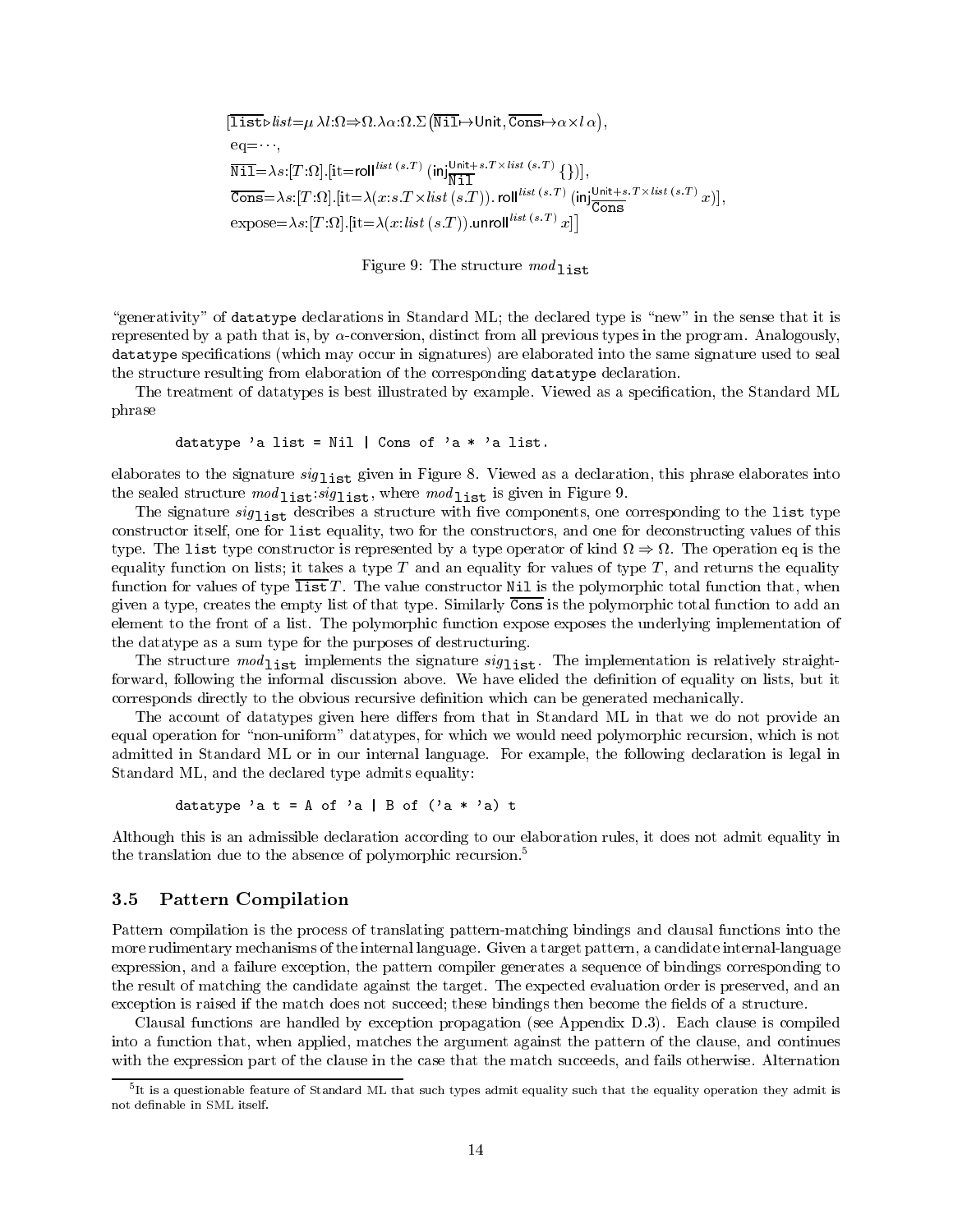is handled by generating a function that calls the compilation of the first alternative, yielding its result on success, and passing the argument to the second in the case of failure. Upon failure of the last clause, the internal failure is turned into a Match exception. In the case of a val binding there is no alternative to failure; a Bind exception is raised immediately.

The pattern-compiler given here is unsophisticated, doing sequential search among the patterns and within the patterns until a complete match is found. More efficient algorithms based on decision tree heuristics are routinely used in Standard ML compilers. We present a "reference" implementation of pattern compilation so as to avoid undue commitments to specic strategies, to admit generalizations of pattern matching that may engender effects (such as forcing memoized suspensions [21]), and for the sake of perspicuity of the translation.

There is a subtle, but important, interaction between pattern compilation and the value restriction on polymorphism. In the revised *Definition*, the determination of whether or not a variable is generalizable is made based only upon the syntactic form of the right-hand side of a val binding (the value restriction for polymorphism); it does not matter whether or not the left-hand side is a complex pattern. However, since the pattern match may not succeed, the \true" binding of the variable (after pattern compilation) in a pattern may involve the application of a partial destructuring operation to that value, possibly raising an exception. For example, if y is an EL identifier bound to a polymorphic list value (e.g., Cons (fn x => x, Nil)) then under Standard ML the binding val (Cons  $(x, xs)$ ) = y will make the variables x and xs polymorphic since  $y$  is a syntactic value. In contrast we assess the valuability of the binding of an identifier *after* pattern compilation. Any variable whose \true" binding is not valuable may not be generalized. In particular, the code generated by the pattern compiler will test whether y really is a Cons, and willraise an exception otherwise. Allowing y to be polymorphic would delay any Bind exception would be delayed until one of the functors created for x or xs was instantiated. We therefore do not generalize such identifiers.

We note that due to the value restriction, and more generally the definition of total functor, we are guaranteed that a polymorphic value with a sum type has a single fixed tag. In more conventional notation, there is an isomorphism between  $\mathsf{v}\alpha.(\tau_1 + \tau_2)$  and  $(\mathsf{v}\alpha.\tau_1) + (\mathsf{v}\alpha.\tau_2)$ . Therefore, one could imagine handling polymorphism for refutable patterns by checking the tag once (by instantiating at some arbitrary type), and either raising a Bind exception or using projection from the sum as a total operation on this value thereafter. A weakness of our internal language is that this cannot be expressed; it is unclear how it might be cleanly modied to account for this anomaly.

### 3.6 Equality Compilation

Polymorphic equality, equality type variables, and eqtype specifications are all elaborated into explicit uses of equality functions. The idea is to dene a canonical equality operation at each closed type, and to associate with each type variable or eqtype constructor an equality operation to be supplied by the caller. In the case of equality type variables, polymorphic instantiation provides (passes at run-time) the equality operation based on the instance. In the case of eqtype specications, the signature matching generates the equality test when the signature is ascribed. There is no need for separate "equality attributes" in our IL; a type admits equality if and only if the equality compiler is able to generate an equality operation for it. Our approach is related to the compilation of overloading in Haskell [30] and to the treatment of equality proposed by Gunter, Gunter and MacQueen [6].

The judgment  $\Gamma$   $\approx$   $con \infty$   $\exp$  expresses that  $\Gamma \vdash exp$  :  $con \times con \rightarrow$  Dool is the equality function for type con. These equality functions are the obvious structural equalities for immutable types (primitive equality functions at base types, component-wise equality for record types, a recursively-defined equality function for recursive types, etc.) and primitive pointer equality for reference types.

### 3.7 Signature Matching

Signature matching is divided into two relations, instantiation, which handles type sharing relationships between modules, and enrichment, which handles dropping, re-ordering, and instantiation of components of a module. The instantiation relation is captured by the sub-signature relation of the internal language. It is non-coercive in the sense that it has no signicance during evaluation. The enrichment relation is handled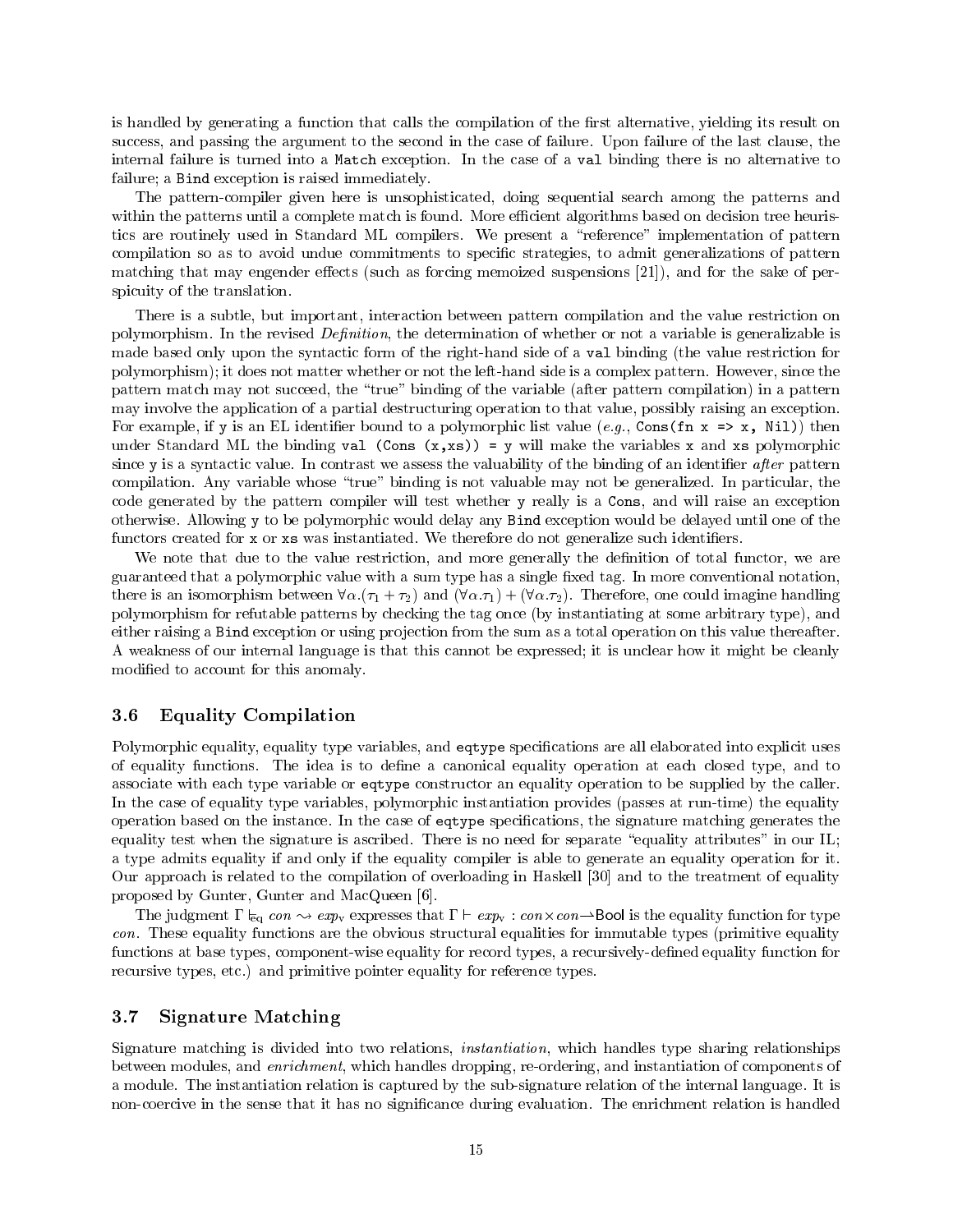by the elaboration rules, which introduce coercions that are executed during evaluation. These coercions drop components and introduce polymorphic instantiations to build a structure satisfying a less restrictive signature than that of a given module. Separating the coercive aspects from the internal-language subtyping relation guarantees that the number and order of components in a structure is apparent from its signature.

In one particular case, the coercion introduces, rather than eliminates, components of a structure. This arises because of eqtype specications: the equality compiler must be invoked to determine the appropriate equality function for that type. For example, ascribing the opaque signature

sig eqtype T end

to a structure having EL signature

sig type  $T = int$  end

augments the structure containing the type component (equal to Int) with an equality function (on integers).

### 3.8 Type Generativity

One of the more subtle aspects of Standard ML goes under the heading of "type generativity". Roughly speaking, generativity captures the informal idea that a datatype declaration introduces a "new" type, distinct from all others, despite possible structural similarities. This aspect of generativity may be regarded as a form of data abstraction. Indeed, in Section 3.4 we relied on opaque signature ascription in the internal language to ensure that the implementation type of a datatype is held abstract.

This basic conception of type generativity must be extended to account for the generative behavior of functors. Datatype generativity interacts with functor instantiation in such a way that each application of a functor that declares a datatype introduces a "new copy" of that datatype, distinct from all other instances introduced by the same functor (and all types otherwise introduced). Following Leroy [14] we capture this behavior by imposing the requirement that module expressions be restricted to "named form". This means that every non-trivial module expression must be bound to a module identifier before it can be used. This restriction is reflected in the grammar by,  $e.g.,$  the requirement that functor arguments be structure identiers, rather than arbitrary structure expressions. There is no loss of generality in assuming that programs are written in named form; we can make a prepass introduces bindings for non-trivial module expression  $[14]$ . The practical effect of the restriction to named form is that the result of every functor application is bound to module variable, which thereafter serves as the \unique name" of that instance of the functor application. Consequently, opaque types (including datatypes) selected from that instance are unique.

A second subtlety of the Standard ML type system is that types may escape their (apparent) scope. Provided that programs are in named form, this phenomenon can arise in only one way, through the use of local declarations and module-level let expressions. For example, the following declaration is legal in Standard ML, and results in a binding whose type involves a "hidden" type constructor:

```
local
  datatype t = A \mid Bin
  val x = A
```
The declaration of the datatype  $t$  is "hidden"; only the variable x is exported by the declaration. In our type-theoretic internal language, we clearly cannot allow the binding of x to escape the scope of the binding for the type t.Instead we export the type t along with x, but rename it to a variant that lies outside of the "overbar" mapping, ensuring that the type cannot conflict with any user-defined type in the external language.<sup>6</sup> Thus, the "information hiding" of the local construct is implemented entirely by the elaborator, and has no signicance at the level of the internal language.

 $^6$ More precisely, the "hidden" part of a local declaration is represented by a substructure with an inaccessible name, and the references to hidden identifiers are replaced by accesses to the substructure. Conflicts are avoided by  $\alpha$ -conversion of the internal name of the structure.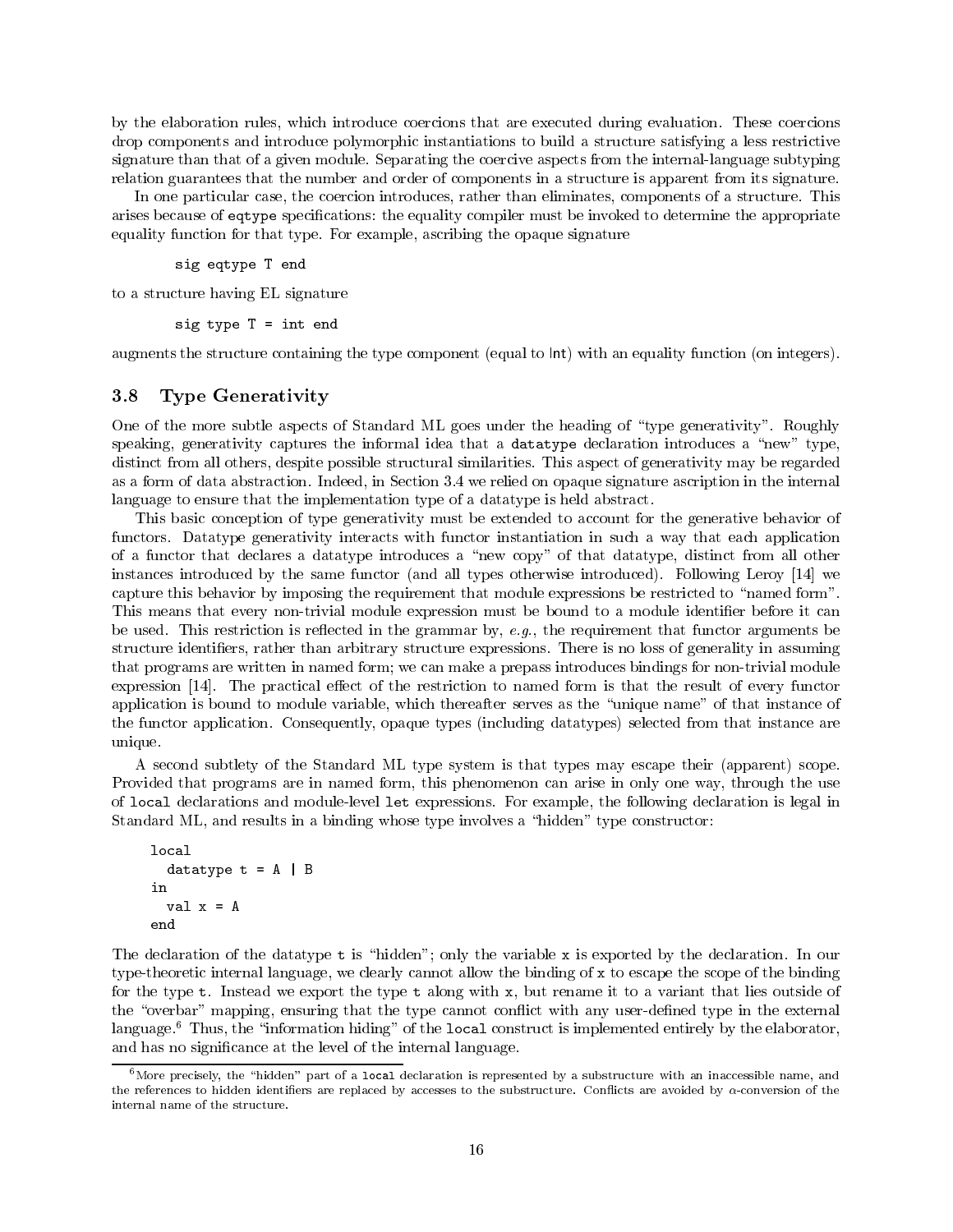A closely-related phenomenon arises in connection with the transparent ascription mechanism of Standard ML, whereby signature ascriptions hide components, but not the identities, of types. By hiding a type component that is required to express the type of a value component or the type sharing properties of another type component, we encounter a situation similar to a local declaration. For example, in the code

```
functor F(M : sig type 'a con end) : sig type t end =
    struct
        datatype d = D
        type t = d con
    end
```
we would like to express that the type returned by F is the result of applying the argument type constructor to a datatype. We could then deduce solely from the functor's signature that applying it to the structure

struct type 'a con = int end

yields a structure containing the type int. However, since the transparent ascription \hides" the datatype d, we cannot refer to this in describing the returned t component. The behavior of this functor on types cannot be expressed in a Standard ML signature.

However, the restriction to named form entails that the ascription generate a module-level let expression, which is then translated into type theory by renaming, rather than dropping, the hidden component d. Named form and component renaming ensures that the exact behavior of all (first-order) functors is always expressible in the internal-language signature of the translated functor.

Note that the simple renaming mechanism we have outlined here is not "safe for space complexity" [1]. In particular, the elaboration given here retains not only the hidden type components that are required for subsequent specifications, but also type components that are not so required, and value components, which are never required. However, these components may be easily eliminated by a process similar to dead code elimination in a compiler. In practice we would retain only those hidden type components that are necessary to ensure that the translation is well-formed.

### 3.9 Properties of the Elaborator

The minimal requirement for the elaborator is that the elaboration of external-language code yields wellformed internal-language code:

### Proposition 6 (Well-formed translation)

If  $\vdash \Gamma$  ok and  $\Gamma \vdash EL\text{-}phrase \rightsquigarrow phrase : class then \Gamma \vdash phrase : class$ .

The elaboration rules in the Appendix D assume a structure variable basis which represents the initial basis for programs. For our purposes here, it suces to assume a structure with signature sig basis , given by

```
|Bind : |tag:Unit Tag; Bind: Tagged].
Match :Itag:Unit Tag,Match:TaggedL
fail<sup>*</sup>
           :[tag:Unit Tag; fail:Tagged]; <code>bool :</code>|<code>bool</code>\triangleright b:\Omega = \Sigma(<code>Unit,Unit</code>),
             eq: \theta \times \theta \longrightarrowDOOI,
             false:b,
             true:b,
             \expose:b \rightarrow \Sigma(Unit, Unit)].
```
The interpretation of Standard ML we have outlined above relies on a relational presentation of what is essentially a translation function. The relational framework allows us to avoid overspecifying the translation, and admits a clean separation between "algorithmic" and "definitional" considerations. However, we incur the obligation to demonstrate that the interpretation is coherent in the sense that all interpretations of a Standard ML program yield internal-language expressions with the same observable behavior. We conjecture that the translation we have given is coherent: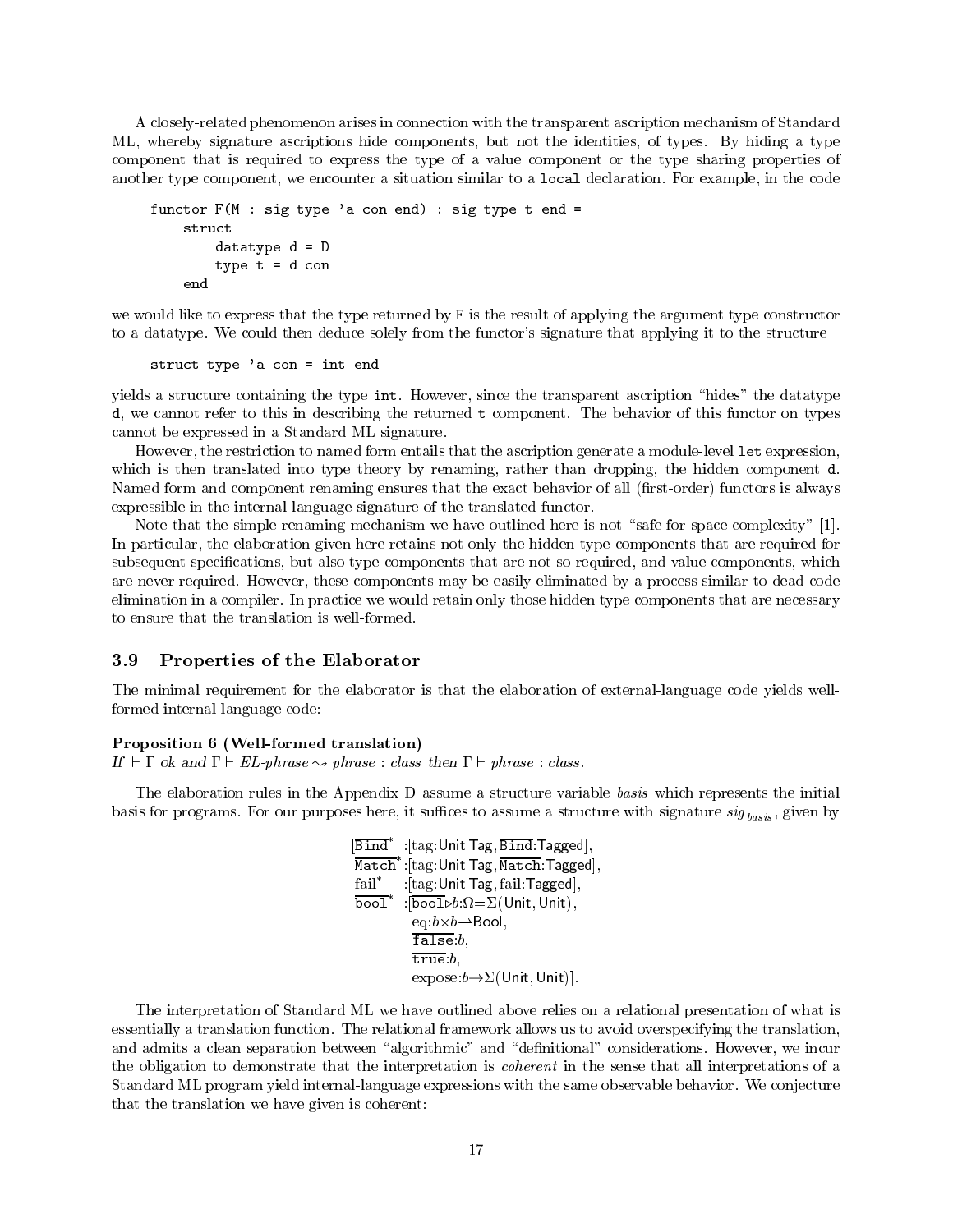# Conjecture 7 (Coherence)

basis  $\triangleright$ basis :sig  $_{basis} \vdash expr \rightsquigarrow exp : ans$ 

 $(y, \cdot)$ , let  $\textit{basis} = \textit{mod}_{\textit{basis}}$  in  $\textit{exp}$  end  $y \rightarrow z_t$ 

basis  $\triangleright$ basis.sig  $_{basis}$   $\vdash$  expr  $\rightsquigarrow$  exp : ans

:

then for some terminal state  $\Sigma'_t \cong \Sigma_t$ ,

$$
(
$$
, , let  $basis = mod_{ basis}$  in  $exp'$  end $) \hookrightarrow^* \Sigma'_t$ .

## 4 Summary

We have given a brief overview of an interpretation of Standard ML into a typed  $\lambda$ -calculus. A fully detailed account of the interpretation appears in a companion technical report [11]. The complete interpretation consists of approximately 270 inference rules, of which approximately 140 form the typing rules and dynamic semantics of the internal language (120 rules and 20 rules, respectively), with the remaining 130 rules being the interpretation itself. Of these approximately 10 rules are concerned with signature matching, 8 with equality compilation, 25 with identifier lookup, and 12 with pattern compilation. By contrast The Definition of Standard ML consists of approximately 190 rules, of which approximately 100 are for the static semantics, the remainder being for the dynamic semantics. Note, however, that the dynamic semantics has \implicit" rules for handling exceptions, making it difficult to give a precise count.

Our internal language is formalized using relatively standard techniques. The type checking rules rely on conventions such as implicit  $\alpha$ -conversion of binding operators to avoid identifier conflicts, and relies on definitional equality relations and a sub-typing relations to define the type system. The operational semantics is defined by a transition relation on states of an abstract machine, and does not rely on implicit rules for exception propagation. It can be easily extended to account for control operators such as call-with-currentcontinuation. The internal language admits a clean formulation of the soundness theorem that does not rely on instrumentation of the rules with explicit "wrong" transitions. To state soundness in the framework of The Definition requires that the dynamic semantics be instrumented with such error transitions, which would significantly increase the number of rules required. Finally, we note that the internal language does not rely on any external global "admissibility" conditions as are imposed on the static semantic objects of The Definition.

The translation from Standard ML into the internal language is, at times, rather complex. The single most complicated rule  $-$  for handling datatype declarations  $-$  requires one page in its complete form. The complexity is easily explained: a single datatype declaration introduces  $n$  mutually recursive type constructors, each with its own arity, and each introducing  $k_i$  value constructors, each of which may or may not take an argument. Unravelling these complexities into the simple orthogonal mechanisms of the internal language is clearly a rather complicated affair. Other sources of complexity are the use of rules to define identifier lookup and signature patching, the introduction of coercions for signature matching, the compilation of equality types into modules consisting of a type and an equality operation, and the compilation of patterns into primitive pro jections.

How might the presentation be simplied? The use of rules for identier lookup and signature specialization is a matter of presentation. We could easily have dened these at the metalevel of the semantics, rather than give explicit rules. Equality compilation introduces considerable complexity. Since we are working in an explicitly-typed framework we could have postulated in the internal language a primitive polymorphic equality operation that dispatches on types. We chose not to do so primarily because the elaborator would nevertheless have to check for admissibility of equality at compile time to ensure that invalid uses of equality are rejected during type checking. It is only marginally more complicated to equip equality types with their equality operation and eliminate equality at non-base types from the internal language entirely. We see no plausible alternative to the coercive interpretation of signature matching. One might consider enriching the internal language with a coercive pre-order on signatures corresponding to the enrichment ordering, but to do so would require unnatural, ML-specic extensions such as implicit polymorphic instantiation during signature matching. The treatment of datatypes and pattern matching appears to be essentially forced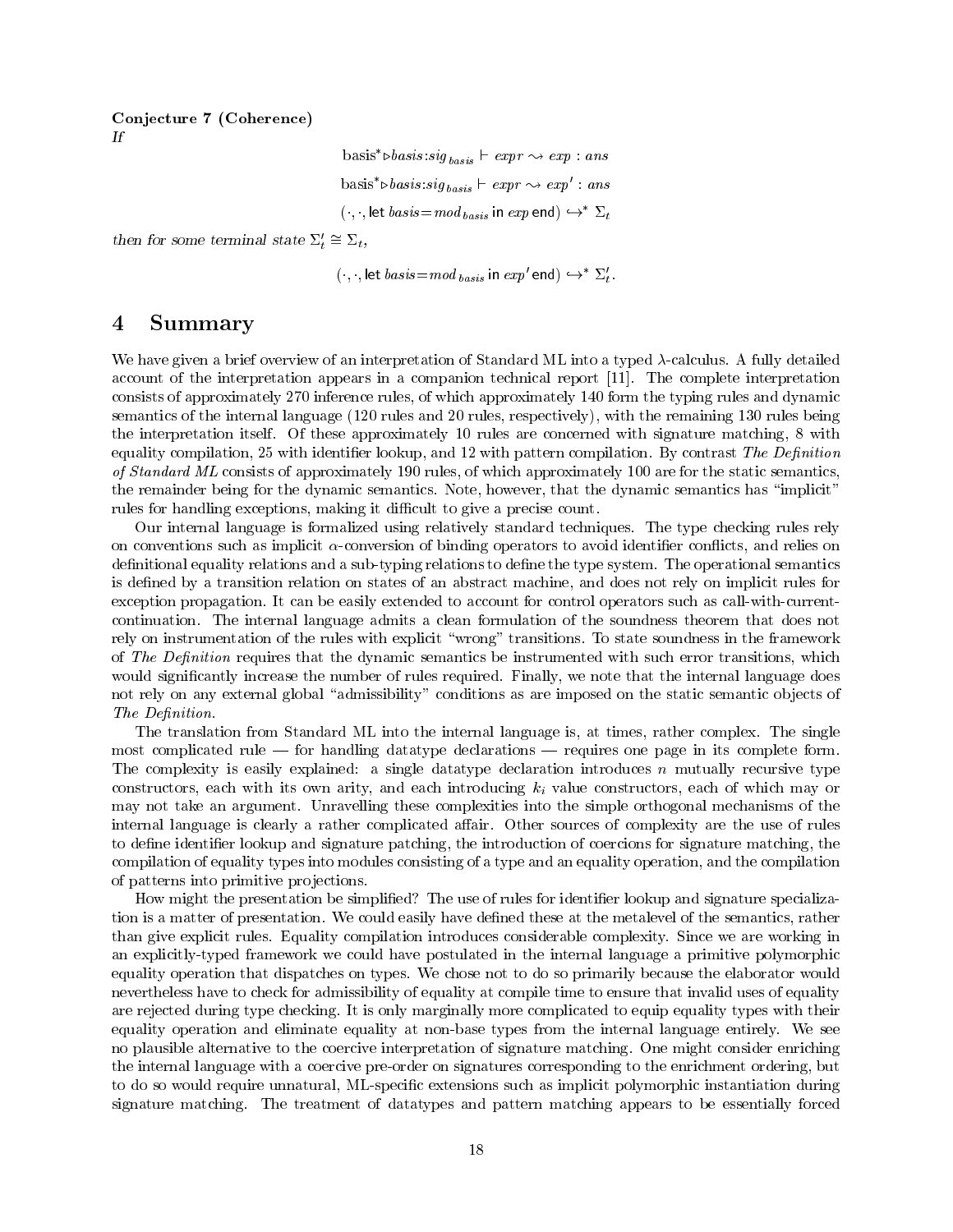since the association between an abstract type and its representation must be made explicit in the dynamic semantics, and this is what is accomplished here. We consider it an important direction for further research to determine if a simpler treatment of datatypes can be given in an explicitly-typed framework.

The interpretation we have given here follows The Definition by clearly separating definitional from algorithmic issues. The rules exploit the indeterminacy of the relational framework for the sake of simplicity and concision. The internal language type system is used to express context-sensitive formation constraints. An implementation must resolve these indeterminacies and must define algorithms for the internal language type system. A thorough treatment of these matters lies beyond the scope of this work.

The type-theoretic interpretation has both advantages and disadvantages as an alternative to The Definition. The primary disadvantage is that the dynamic semantics of Standard ML must be understood by translation into the internal language. Since the translation rules are not fully determinate, this raises the question of coherence of the translation, which we conjecture to hold for the translation given here. There is also the psychological question of whether the kind of translation we give here can serve as a useful reference for programmers. As a tool for compiler-writers, both The Definition and the interpretation we propose here have contributed directly to the construction of practical implementations of Standard ML. In this regard the two accounts complement one another — different compiler technologies correspond to different interpretations of the language.

## References

- [1] Andrew W. Appel. Compiling with Continuations. Cambridge University Press, 1992.
- [2] Luca Cardelli. Typeful programming. In E. J. Neuhold and M. Paul, editors, Formal Description of Programming Concepts. Springer-Verlag, 1991.
- [3] Luca Cardelli. Type systems. In Allen B. Tucker Jr., editor, Handbook of Computer Science and  $Enqineering$ , pages  $2208-2236$ . CRC Press, 1997.
- [4] Jean-Yves Girard. Une extension de l'interprétation de Gödel à l'analyse, et son application a l'elimination des coupures dans l'analyse et la theorie des types. In Jens Erik Fenstad, editor, Second Scandinavian Logic Symposium, volume 63 of Studies in Logic and the Foundations of Mathematics, pages  $63-92$ . North-Holland, 1971.
- [5] Michael J. Gordon, Robin Milner, and Christopher P. Wadsworth. Edinburgh LCF: a mechanised logic of computation, volume LNCS 78. Springer-Verlag, 1979.
- [6] Carl A. Gunter, Elsa L. Gunter, and David B. MacQueen. An abstract interpretation for ML equality kinds.  $LNCS$  526, pages 112–130, 1991.
- [7] Robert Harper. A simplied account of polymorphic references. Technical Report CMU-CS-93-169, School of Computer Science, Carnegie Mellon University, 1993.
- [8] Robert Harper and Mark Lillibridge. A typetheoretic approach to higher-order modules with sharing. In 21st ACM Symposium on Principles of Programming Languages, pages  $123-137$ ,
- [9] Robert Harper and John C. Mitchell. On the type structure of Standard ML. ACM Transactions on Programming Languages and Systems,  $15(2):211-252, 1993.$
- [10] Robert Harper and Greg Morrisett. Compiling polymorphism using intensional type analysis. In 22nd ACM Symposium on Principles of Programming Languages, pages 130-141, 1995.
- [11] Robert Harper and Christopher Stone. An interpretation of Standard ML in type theory. Technical Report CMU-CS-97-147, School of Computer Science, Carnegie Mellon University, 1997.
- [12] Xavier Leroy. Polymorphism by name for references and continuations. In 20th ACM Symposium on Principles of Programming Languages, pages 220-231, 1993.
- [13] Xavier Leroy. Manifest types, modules, and separate compilation. In 21st ACM Symposium on Principles of Programming Languages, pages 109-122, 1994.
- [14] Xavier Leroy. A syntactic theory of type generativity and sharing. Journal of Functional Pro $gramming, 6(5): 667–698, 1996.$
- [15] Mark Lillibridge. Translucent Sums: A Foundation for Higher-Order Module Systems. PhD thesis, School of Computer Science, Carnegie Mellon University, 1997.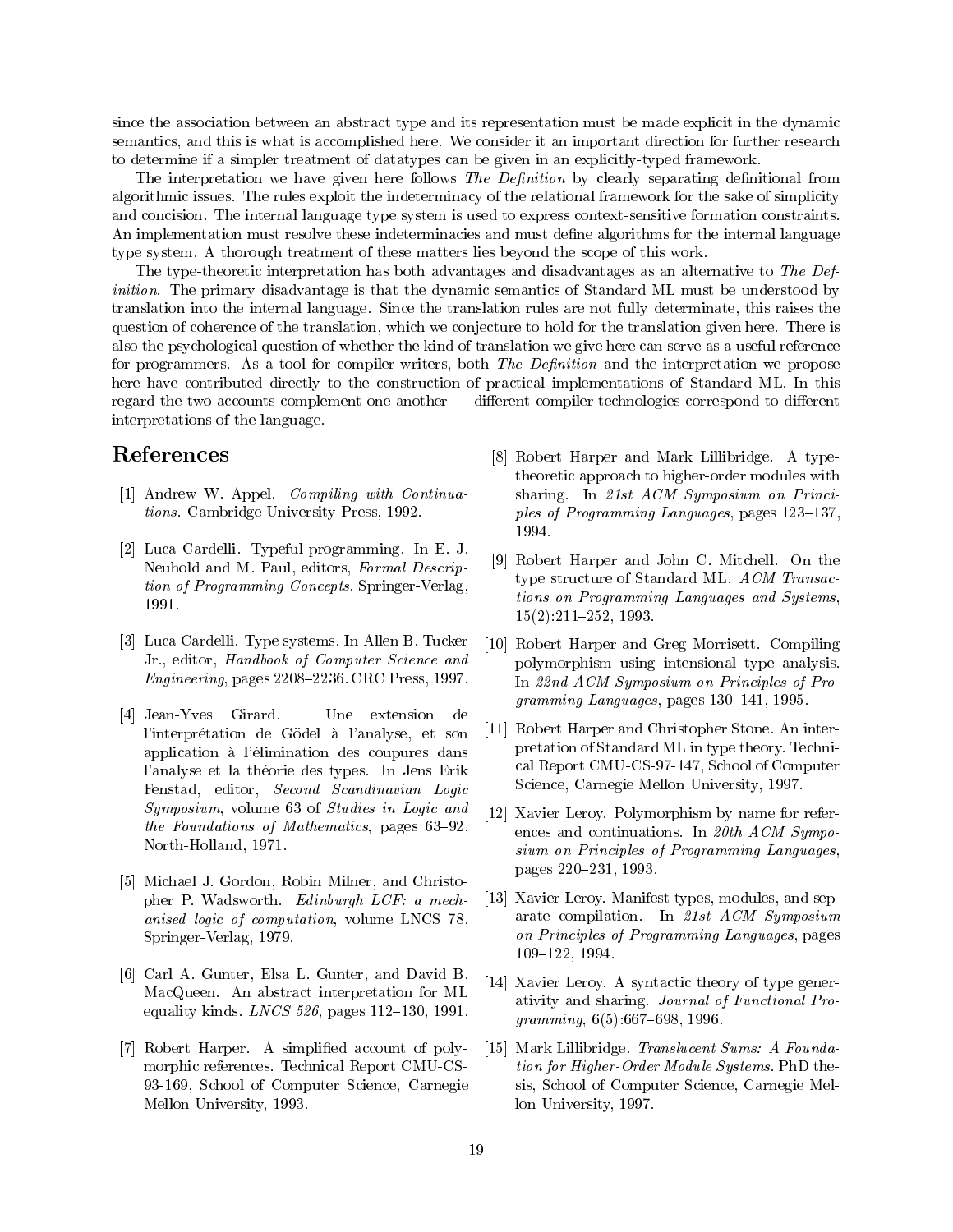- [16] David MacQueen. Using dependent types to express modular structure. In 13th ACM Symposium on Principles of Programming Languages, pages 277-286, 1986.
- [17] Robin Milner. A proposal for Standard ML. In 1984 ACM Symposium on LISP and Functional  $Programming$ , pages 184-197, 1984.
- [18] Robin Milner, Mads Tofte, Robert Harper, and Dave MacQueen. The Definition of Standard ML (Revised). MIT Press, 1997.
- [19] John C. Mitchell and Gordon Plotkin. Abstract types have existential type. ACM Transactions on Programming Languages and Systems,  $10(3):470{-}502, 1988.$
- [20] Eugenio Moggi. Notions of computation and monads. Information and Computation,  $93(1):55{-}92$ , July 1991.
- [21] Chris Okasaki. Purely Functional Data Structures. PhD thesis, School of Computer Science, Carnegie Mellon University, 1996.
- [22] Andrew M. Pitts and Ian D. B. Stark. Observable properties of higher order functions that dynamically create local names, or: What's new? In Mathematical Foundations of Computer Science, 18th International Symposium, volume 711 of *LNCS*, pages  $122-141$ . Springer-Verlag, Berlin, 1993.
- [23] Gordon D. Plotkin. A structural approach to operational semantics. Technical Report DAIMI FN{19, Aarhus University, September 1981.
- [24] John C. Reynolds. Towards a theory of type structure. In B. Robinet, editor, Programming Symposium, Proceedings, Colloque sur la Pro*grammation*, volume 19 of *LNCS*, pages  $408–425$ , 1974.
- [25] Dana S. Scott. Data types as lattices. SIAM Journal on  $Computing$ , 5:522-587, September 1976.
- [26] Zhong Shao. An overview of the FLINT/ML compiler. In 1997 ACM SIGPLAN Workshop on Types in Compilation (TIC'97), June 1997.
- [27] Zhong Shao and Andrew W. Appel. A typebased compiler for Standard ML. In ACM SIG-PLAN '95 Conference on Programming Language Design and Implementation, pages  $116-$ 129, 1995.
- [28] David Tarditi, Greg Morrisett, Perry Cheng, Chris Stone, Robert Harper, and Peter Lee. TIL: A type-directed optimizing compiler for ML. In ACM SIGPLAN '96 Conference on Programming Language Design and Implemen $tation, pages 181–192, 1996.$
- [29] Mads Tofte. Type inference for polymorphic references. Information and Computation, 89(1):1-34, November 1990.
- [30] Philip Wadler and Stephen Blott. How to make ad-hoc polymorphism less ad-hoc. In 16th ACM Symposium on Principles of Programming Lan $quages$ , pages  $60-76$ , 1989.
- [31] Andrew Wright. Simple imperative polymorphism. Journal of Lisp and Symbolic Computation,  $8(4)$ : 343-355, December 1995.
- [32] Andrew Wright and Matthias Felleisen. A syntactic approach to type soundness. Technical Report TR91-160, Dept. of Computer Science, Rice University, 1991.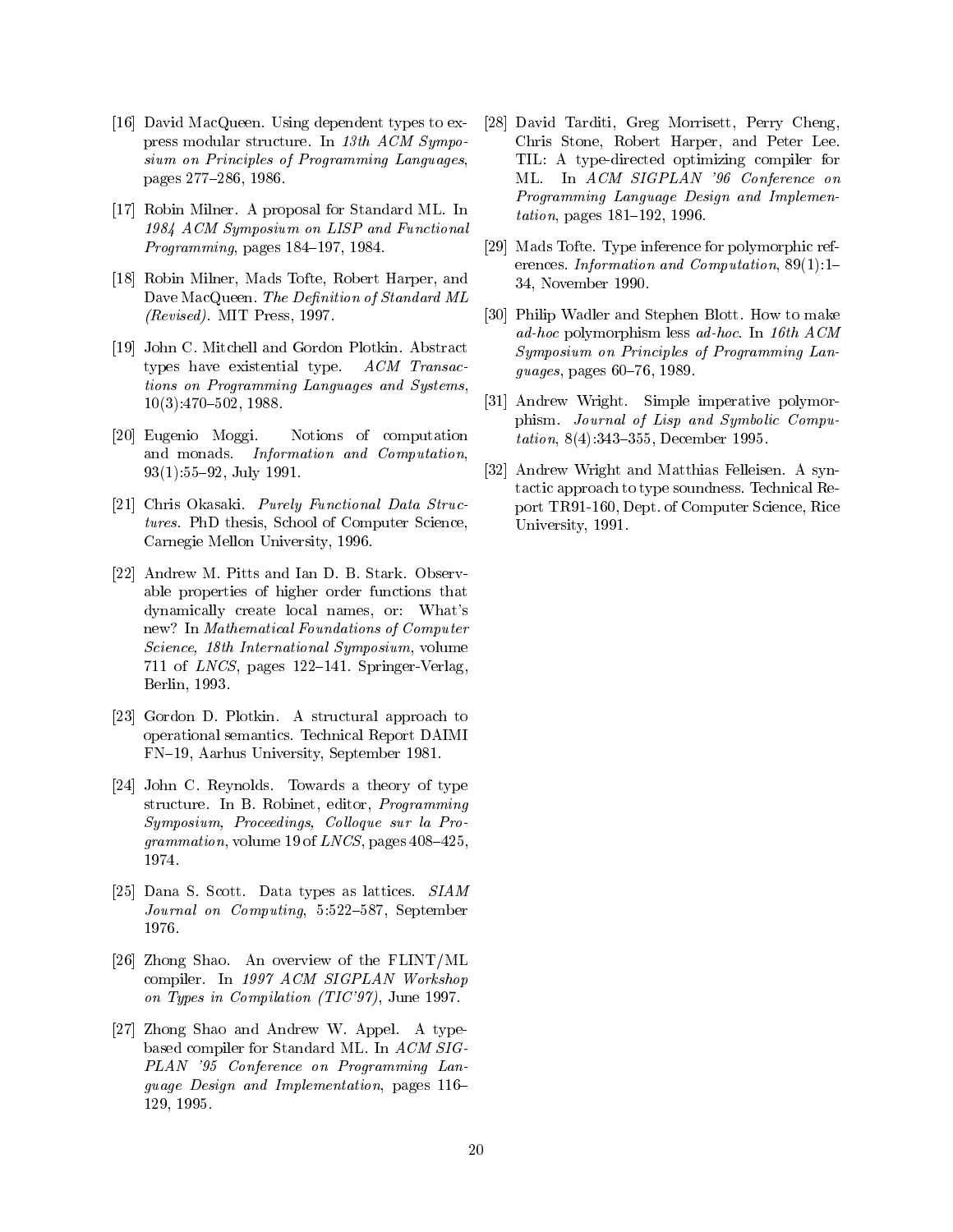## A External Language Syntax

### $\mathbf{A}.\mathbf{1}$ Abstract Syntax

```
expr ::= scon
                  j longid
                  je predstavlja
                        \lambda_1 u_0 = exp r_1, \quad \lambda_2 u_0 = exp r_nje predstavlja
                        let strdec in expr end
                  je predstavlja
                       expr \; expr'j expr : ty
                  j expr handle match
                  j raise expr
                  j fn match
                  jexpression and \mathbf{r} \cdot \mathbf{1} and \mathbf{r} \cdot \mathbf{2} and \mathbf{r} \cdot \mathbf{1}\overline{\phantom{a}}mrule := pat \Rightarrow exprmatch ::= mrule
                  j mrule | match
   strdec ::=je predstavlja
                        val \langle \textit{tyvar}_1, \dots, \textit{tyvar}_n \rangle pat = \expjval (tyvar_1, , tyvar_n) rec pat = exp
                  jstrate <sub>1</sub> strategy in the case of the control of the control of the control of the control of the control of the control of the control of the control of the control of the control of the control of the control of the con
                  jopen l\emph{onyu}_1 \emph{~~} longi\emph{u}_nj exception id
                  jexception id of tyjexception id = longidje predstavlja
                         local strdec1 in strdec2 end
                  je predstavlja
                        type tybind
                  j datatype datbind
                  jdatatype (tyvar_1, \cdots, tyvar_n) tycon =
                            datatype (tyvar_1, \cdot\cdot\cdot,tyvar_n) longtycon
                  j structure strbind
                  j functor funbind
  tybina ::= \langle (tyvar_1, \cdot, tyvar_n) \rangle tycon = ty \langle \text{and } tyointa \rangle iii
aatoina ::= (tyvar<sub>1</sub>, ,tyvar<sub>n</sub>) tycon = conoina
                       \langle and datbind \rangledatbind ::= (tyvar_1, \dots, tyvar_n) tycon = \langle and datbind\rangle<br>conbind ::= id \langle of tu\rangle \langle \langle conbind\rangle\text{strexp} ::= longstrid
                  j struct strdec end
                  j longfunid (longstrid )
                  j longstrid : sigexp
                  jlongstrid : \rightarrow \text{ }sigexpje predstavlja i predstavlja i predstavlja i predstavlja i predstavlja i predstavlja i predstavlja i predstavl
                        let strdec in strexp end
                                                                                                                     \Box value \Box u : ty
                                                                                                                     \vert type \iotaypaesc
                                                                                                                     \parallel eqtype \emph{e}typa\emph{esc}\Boxaatatype \emph{a}a\emph{t}u\emph{a}| datatype (tyvar_1, , tyvar_n) tycon =
                                                                                                                        datatype (tyvar_1, \cdot\cdot\cdot,tyvar_n) longtycon
                                                                                                                     \parallel exception \int uje predstavlja i predstavlja i predstavlja i predstavlja i predstavlja i predstavlja i predstavlja i predstavl
                                                                                                                      exception id of tystructure strid : sigexp
                                                                                                                     \lVert functor funid (strid : sigexp) : sigexp
                                                                                                                     \Boxnclude sigexp
                                                                                                                     \vert spec_1 \; spec_2 \vert|spec sharing type longu_1 = longu_2typesc ::= \langle (tyvar_1, \ldots, tyvar_n) \rangle tycon
                                                                                                                              \langle \langle \text{and } type desc \rangle \rangle\hspace{1cm} \begin{array}{l} \hbox{$\langle (tyvar_1, \cdots, tyvar_n) \rangle$} \textit{tycon} \ \hbox{$\langle$and typdesc\rangle$} \ \hbox{$\langle (tyvar_1, \cdots, tyvar_n) \rangle$} \textit{tycon} = ty \end{array}\langle \langle and typdesc\rangle\textit{e} \textit{type} \textit{se} \text{ := } \langle \textit{typear}_1, \cdots, \textit{typear}_n \rangle \text{ | } \textit{typean} \rangle\langle \langle and \langle \langle \rangle \ranglesigexp ::= sig spec end
                                                                                                                     \vert\;sugexp\; where type
                                                                                                                        \langle (tyvar_1, \ldots, tyvar_n) \rangle iongtycon = ty
                                                                                                         pat ::= sconj longid
                                                                                                                     \vert \vertj pat : ty
                                                                                                                     j longid pat
                                                                                                                     | \mathfrak{t} \mathfrak{u} \mathfrak{u} \mathfrak{v}_1 = \mathfrak{p} \mathfrak{a} \mathfrak{t}_1, \qquad \mathfrak{t} \mathfrak{u} \mathfrak{v}_n = \mathfrak{p} \mathfrak{a} \mathfrak{t}_n, \qquad \qquad \mathfrak{t}| pat _1 as pat _2\vert ref p a \iotat\bar{v} ::= basej tyvar
                                                                                                                     | \{uuv_1 : expr_1, \ldots, \mu u_n : expr_n\}\vert tyvar<br>\vert {lab<sub>1</sub> : expr<br>\vert ((ty<sub>1</sub>, ..., t
                                                                                                                     1,  ,ty n)i longtycon
j ty -> ty 0
                                                                                                  strbind ::= strid = strexp \langle and strbind\ranglefunbind ::= fund \ (strid \ : \ sigexp) = strexp\langle and funbind \rangle
```
 $spec :=$ 

This grammar has a few minor differences from that specified in the revised  $Definition$ . We have simplified the grammar by removing some of the distinctions made solely for the purposes of the parser, which are inappropriate for abstract syntax. The most significant difference is the restricted form we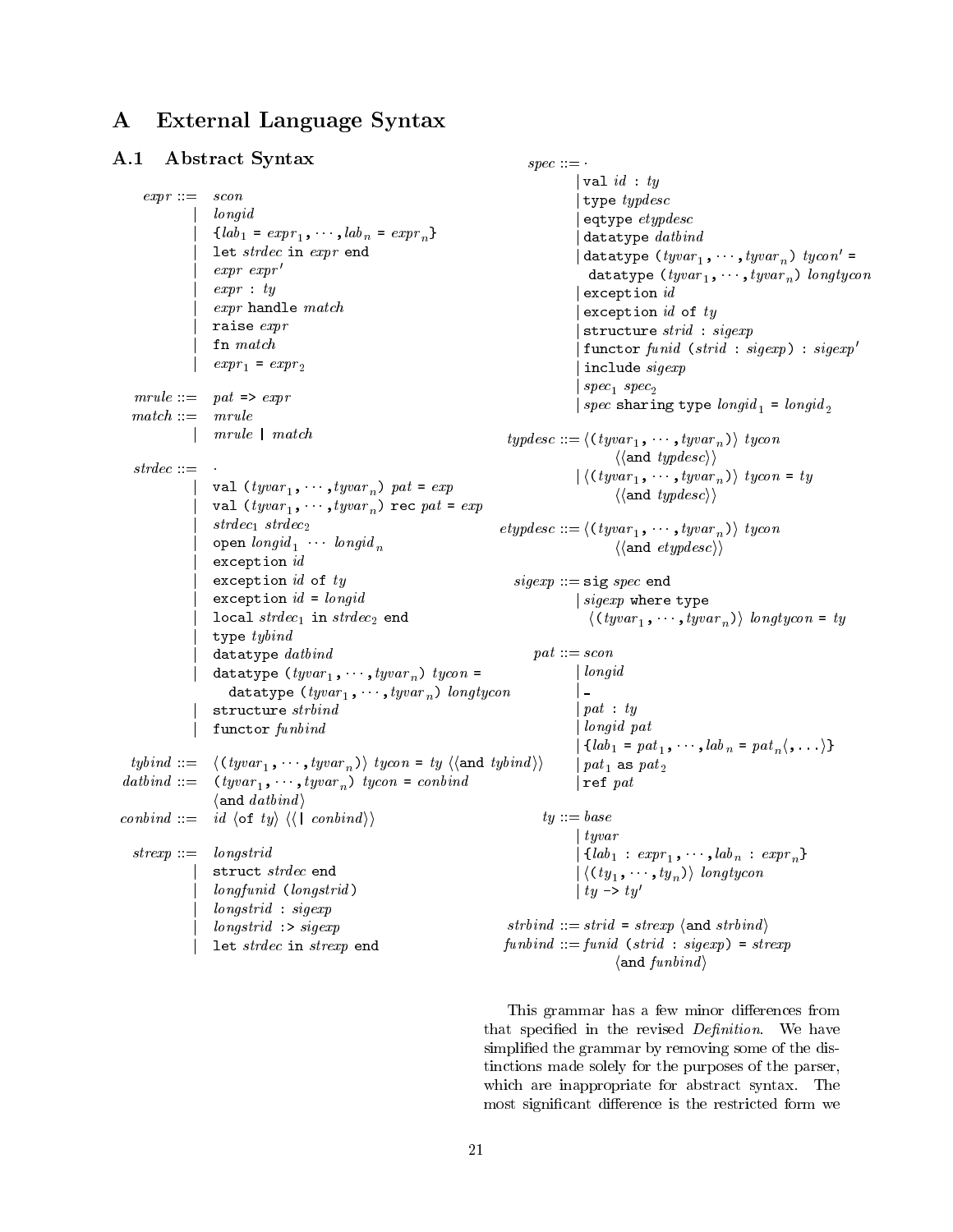allow for structure expressions (strexp); Standard ML programs can always be put into this form by a simple prepass. We also extend the grammar to allow for module definitions local to an expression, and for functor specifications in signatures. We also do not support abstype here; in the presence of local module definitions and the opaque  $(?)$  signature ascription, abstype is redundant. For simplicity, we assume that signature declarations are syntactic sugar which have been "inlined away." See the  $Definition$ for further syntactic restrictions information on how derived forms desugar into the above grammar. As in the Definition, we use the convention that angle brackets and double angle brackets mark optional components of a rule or syntactic item.

## B Internal Language Static Semantics (excerpt)

### B.1 Constructor Equivalence

$$
+ decs \nightharpoonup k
$$
  
\n
$$
decs = decs', var: knd = con, decs''
$$
  
\n
$$
decs + var \equiv con: knd
$$
 (1)

$$
decs \vdash mod_v : [sdecs, lab: knd = con, sdecs']
$$
  
\n
$$
BV(sdecs) \cap FV(con) = \emptyset
$$
  
\n
$$
decs \vdash mod_v. lab \equiv con : knd
$$
 (2)

$$
\frac{decs \vdash con_1 \equiv con_2 : \Omega \qquad decs \vdash con'_1 \equiv con'_2 : \Omega}{decs \vdash con_1 \rightarrow con'_1 \equiv con_2 \rightarrow con'_2 : \Omega}
$$

$$
(3)
$$

$$
\frac{decs \vdash con_1 \equiv con_2 : \Omega \qquad decs \vdash con'_1 \equiv con'_2 : \Omega}{decs \vdash con_1 \rightarrow con'_1 \equiv con_2 \rightarrow con'_2 : \Omega}
$$

$$
(4)
$$

$$
\frac{desc + con \equiv con' : \Omega}{desc + con \text{ Ref} \equiv con' \text{ Ref} : \Omega}
$$
 (5)

$$
\frac{decs \vdash con \equiv con' : \Omega}{decs \vdash con \text{Tag} \equiv con' \text{Tag} : \Omega}
$$
 (6)

$$
lab_1, \ldots, lab_n \text{ distinct}
$$
\n
$$
\forall i \in 1..n : decs \vdash con_i \equiv con'_i : \Omega
$$
\n
$$
\overline{decs} \vdash \{lab_1 : con_1, \cdots, lab_n : con_n\} \equiv \{lab_1 : con'_1, \cdots, lab_n : con'_n\} : \Omega
$$
\n
$$
\overline{decs} \vdash con \equiv con' : knd \Rightarrow knd
$$
\n
$$
(7)
$$

$$
\frac{decs + \mu con \equiv \mu con': knd}{}
$$
 (8)

$$
\langle i \in 1..n \rangle
$$
  
\n
$$
\forall i \in 1..n : \quad decs \vdash con_i \equiv con'_i : \Omega
$$
  
\n
$$
\overline{decs} \vdash \Sigma_{\langle lab_i \rangle} (lab_1 \rightarrow con_1, \dots, lab_n \rightarrow con_n) \equiv
$$
  
\n
$$
\Sigma_{\langle lab_i \rangle} (lab_1 \rightarrow con'_1, \dots, lab_n \rightarrow con'_n) : \Omega
$$
  
\n
$$
decs \vdash con_1 \equiv con_2 : knd' \Rightarrow knd
$$
  
\n
$$
decs \vdash con' \equiv con' \cdot knd'
$$

$$
\frac{a e c s + c o n_1 \equiv c o n_2 : k n d}{de c s + c o n_1 \, c o n_2 \equiv c o n_1' \, c o n_2' : k n d} \tag{10}
$$

 $decs, var: knd' \vdash con : knd$  decs  $\vdash con : knd'$  $\overline{desc} \vdash (\lambda var: knd'.con) \text{ con'} \equiv \{con'/var\} \text{ con} : knd$ (11)

$$
\frac{decs + con : knd}{decs + con \equiv con : knd} \tag{12}
$$

$$
\begin{aligned}\n\text{dec}s &+ \text{con'} \equiv \text{con} : \text{knd} \\
\text{decs} &+ \text{con} \equiv \text{con'} : \text{knd}\n\end{aligned} \tag{13}
$$

$$
decs \vdash con \equiv con' : knd
$$
  

$$
decs \vdash con' \equiv con'' : knd
$$
  

$$
decs \vdash con \equiv con'' : knd
$$
 (14)

### B.2 Well-formed Expressions

`decs = decs <sup>0</sup> ; var :con; decs <sup>00</sup> decs ` var : con (15)

`decs = decs <sup>0</sup> ; loc:con; decs <sup>00</sup> decs ` loc : con (16)

`decs = decs <sup>0</sup> ; tag :con; decs <sup>00</sup> decs ` tag : con (17)

(5) 
$$
\frac{decs + exp : con' \to con \quad decs + exp' : con'}{decs + exp exp' : con}
$$
 (18)

$$
\frac{decs \vdash exp: con' \rightarrow con \quad decs \vdash exp': con'}{decs \vdash exp exp: con} \quad (19)
$$

$$
\forall i \in 1..n :\n \frac{decs, (var'_j:con_j \rightarrow con'_j)_{j=1}^n, var_i: con_i \vdash exp_i: con'_i}{decs \vdash fix (var'_i(var_i:con_i):con'_i \rightarrow exp_i)_{i=1}^n \text{end :}\n \{1:con_1 \rightarrow con'_1, \ldots, n:con_n \rightarrow con'_n\}
$$
\n(20)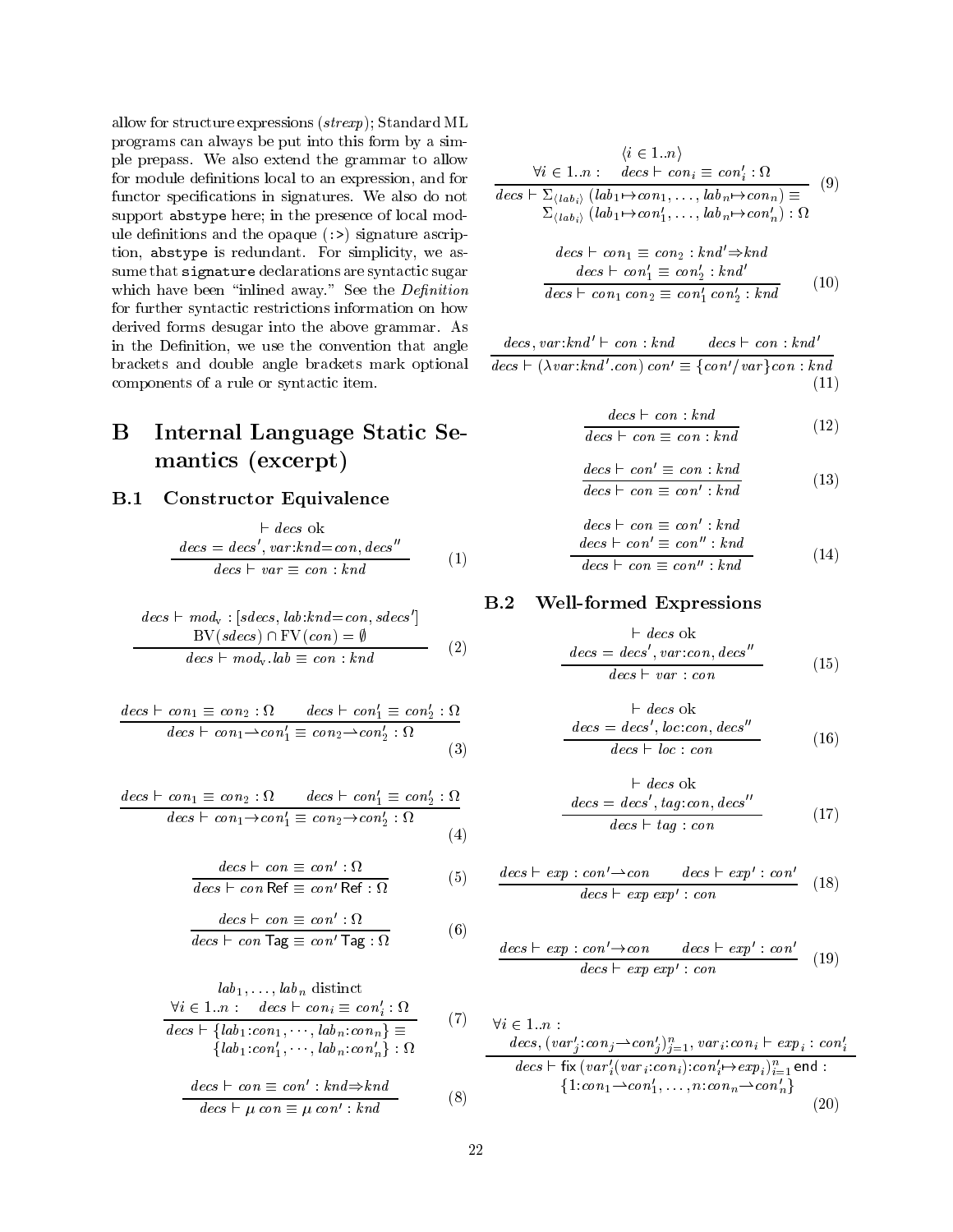$$
var' \notin \text{FV} \exp
$$
  
 
$$
\frac{desc, var:con \vdash exp \downarrow con'}{desc \vdash fix var'(var:con):con' \rightarrow exp \text{ end}}.
$$
 (21)  
{ $\overline{1:con \rightarrow con' }$ }

$$
lab_1, \cdots, lab_n \text{ distinct}
$$
  
\n
$$
\forall i \in 1..n : \quad desc + exp_i : con_i
$$
  
\n
$$
\overline{desc} \vdash \{lab_1 = exp_1, \cdots, lab_n = exp_n\} :
$$
  
\n
$$
\{lab_1 : con_1, \cdots, lab_n : con_n\}
$$
  
\n(2)

$$
\frac{decs \vdash exp : \{rdecs, lab:con, rdecs'\}}{decs \vdash \pi_{lab} exp : con}
$$
 (23)

$$
\frac{decs + exp:con \quad decs + exp': \text{Tagged} \rightarrow con}{decs + \text{ handle } exp \text{ with } exp': con}
$$
\n(24)

$$
\frac{decs + exp : \text{Tagged} \qquad decs + con : \Omega}{decs + raise^{con} exp : con} \tag{25}
$$

$$
\frac{desc + con : \Omega}{desc + new\_tag[con] : con Tag}
$$
 (26)

$$
\frac{decs + exp:con}{decs + ref^{con} exp:con \text{Ref}} \qquad (27)
$$

$$
\frac{desc + exp : con \text{Ref}}{desc + get \exp : con}
$$
 (28)

$$
\frac{decs + exp : con \text{ Ref}}{decs + exp' : con}
$$
\n
$$
\frac{decs + exp' : con}{decs + set (exp, exp') : Unit}
$$
\n(29)

$$
\frac{decs \vdash con \equiv (\pi_{lab} (\mu \text{ con'})) \langle con'' \rangle : \Omega}{decs \vdash exp : (\pi_{lab} (\text{con'} (\mu \text{ con'}))) \langle con'' \rangle} \n\frac{decs \vdash exp : (\pi_{lab} (\text{con'} (\mu \text{ con'}))) \langle con'' \rangle}{decs \vdash roll^{con} \exp : con}
$$
\n(30)

$$
decs \vdash con \equiv (\pi_{lab} (\mu con')) \langle con'' \rangle : \Omega \qquad \overline{de}
$$
  

$$
decs \vdash exp : con
$$
  

$$
\overline{decs \vdash unroll^{con} exp : (\pi_{lab} (con' (\mu con'))) \langle con'' \rangle}
$$
  
(31)

$$
\frac{decs + exp : con \rightarrow con'}{decs + \partial exp : con \rightarrow con'} \tag{32} \qquad \frac{dcc}{d}
$$

$$
i \in 1..n
$$
  
\n
$$
con = \sum_{lab_i} (lab_1 \rightarrow con_1, ..., lab_n \rightarrow con_n)
$$
  
\n
$$
decs + exp : con_i
$$
  
\n
$$
decs + inj_{lab_i}^{con} exp : con
$$
  
\n(33)

$$
i \in 1..n
$$
  
\n
$$
\frac{decs + exp : \Sigma_{lab_i} (lab_1 \rightarrow con_1, ..., lab_n \rightarrow con_n)}{decs + \text{proj}_{lab_i}^{(\Sigma_{lab_i} (lab_1 \rightarrow con_1, ..., lab_n \rightarrow con_n))} exp : con_i}
$$
  
\n(34)

$$
n \ge 1
$$
  
(22) 
$$
con = \Sigma(lab_1 \rightarrow con_1, ..., lab_n \rightarrow con_n)
$$
  

$$
decs + exp : con
$$
  

$$
\forall i \in 1..n:
$$
  

$$
decs + exp : \Sigma_{lab_i} (lab_1 \rightarrow con_1, ..., lab_n \rightarrow con_n) \rightarrow con'
$$
  
(23) 
$$
decs + case^{con} exp of exp_1, ..., exp_n end : con'
$$
  
(35)

$$
\frac{decs + exp : con Tag \quad decs + exp' : con}{decs + tag(exp, exp') : Tagged} \qquad (36)
$$

$$
desc \vdash exp : \text{Tagged} \qquad desc \vdash exp' : con \text{Tag}
$$
\n
$$
\frac{desc \vdash exp' : con \rightharpoonup con' \qquad desc \vdash exp'' : con'}{desc \vdash \text{iftagof } exp \text{ is } exp' \text{ then } exp'' \text{ else } exp'' : con'}
$$
\n(37)

$$
\frac{desc + mod : [sdesc, lab:con, sdesc']}{BV(sdesc) \cap \text{FV}(con) = \emptyset}
$$
  

$$
\frac{decs + mod.lab : con}{}
$$
 (38)

$$
\frac{decs + exp : con' \quad decs + con \equiv con' : \Omega}{decs + exp : con} \quad (39)
$$

$$
B.3 \quad \text{square} \quad \text{Suplying} \quad (40)
$$

$$
\frac{desc, var: knd = con \vdash sdesc \leq sdesc'}{desc + lab \triangleright var: knd = con, sdesc \leq lab \triangleright var: knd, sdesc'}
$$
\n
$$
(41)
$$

(32) 
$$
desc + sig \le sig' : Sig
$$

$$
desc, var: sig \vdash sdesc \le sdesc'
$$

$$
desc + lab \triangleright u \le sc \le lab \triangleright var: sig, (42)
$$

$$
decs \vdash lab: dec \equiv lab: dec'
$$
  

$$
decs, dec \vdash sdecs \le sdecs'
$$
  

$$
\overline{decs \vdash lab \triangleright dec, sdecs} \le lab \triangleright dec', sdecs'
$$
 (43)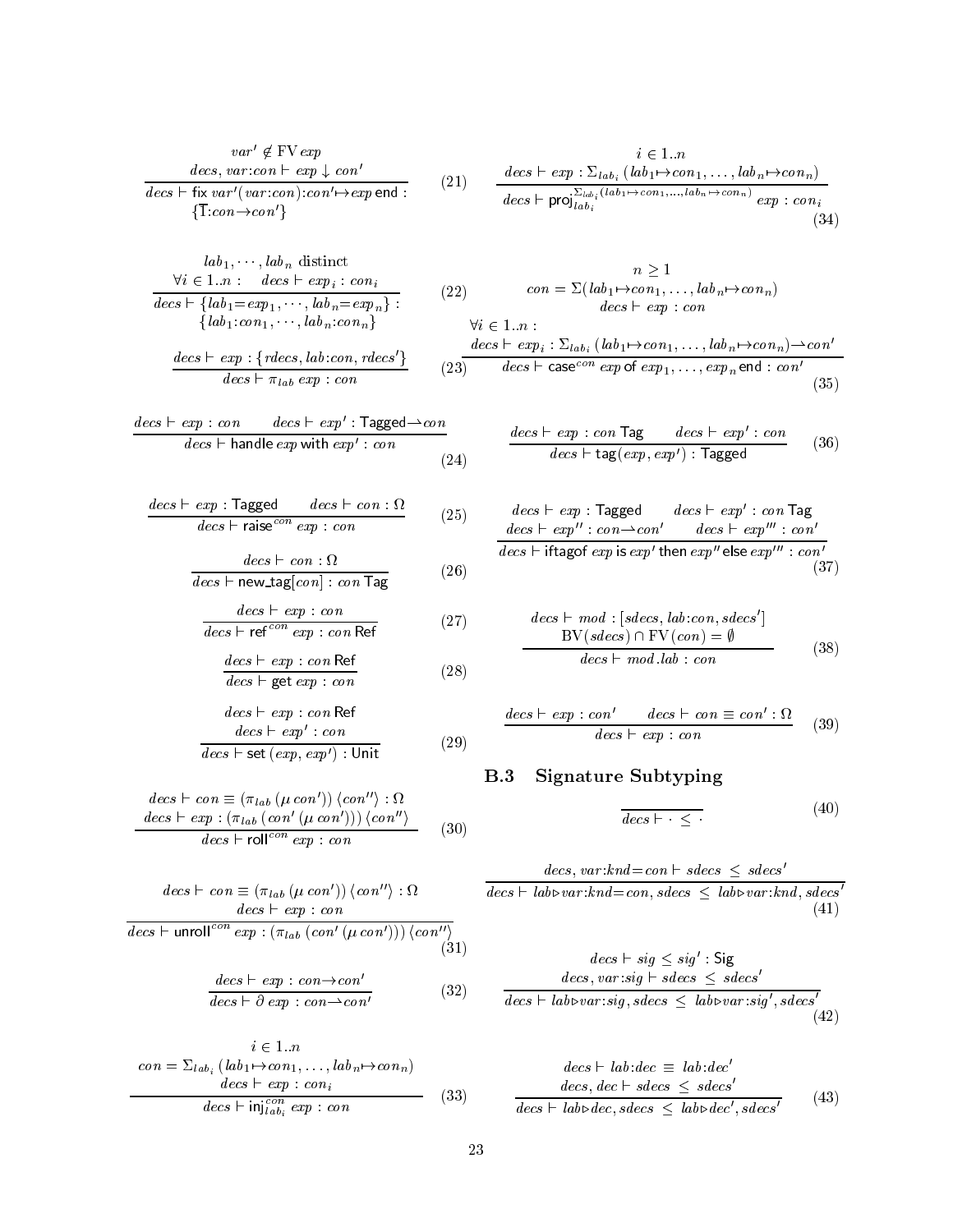$$
\frac{desc + sdesc \le sdesc'}{desc + [sdesc] \le [sdesc'] : Sig} \tag{44}
$$

$$
desc + sig_2 \le sig_1 : Sig
$$
  

$$
desc, var: sig_2 \vdash sig'_1 \le sig'_2 : Sig
$$
  

$$
desc + var: sig_1 \rightarrow sig'_1 \le var: sig_2 \rightarrow sig'_2 : Sig
$$
 (45)

$$
\frac{decs + sig_2 \le sig_1 : Sig \text{ } decs, var: sig_2 \vdash sig'_1 \le sig'_2 : Sig}{decs + var: sig_1 \rightarrow sig'_1 \le var: sig_2 \rightarrow sig'_2 : Sig} \tag{46}
$$

$$
\frac{decs \vdash mod_v : [seces, labvvar: sig, secs']}{decs \vdash mod_v. lab : sig'}\n\frac{decs \vdash mod_v. [secs, labvar: sig', secs']}{\text{ }} (58)
$$

$$
\frac{decs \vdash mod : sig \qquad decs \vdash sig \leq sig' : Sig}{decs \vdash mod : sig'} \qquad (59)
$$

# B.5 Valuability Judgments

$$
\frac{decs + exp : con \quad decs + exp \downarrow}{decs + exp \downarrow con} \tag{60}
$$

$$
\frac{desc + mod : sig \quad desc + mod \downarrow}{desc + mod \downarrow sig} \tag{61}
$$

$$
\overline{desc + exp_v \downarrow} \tag{62}
$$

$$
\frac{decs \text{ } \vdash mod \text{ } \downarrow}{decs \text{ } \vdash mod.lab \text{ } \downarrow} \tag{63}
$$

$$
\frac{decs + exp_1 \downarrow con' \to con \quad decs + exp_2 \downarrow}{decs + exp_1 exp_2 \downarrow} \quad (64)
$$

$$
\frac{decs + exp_1 \downarrow \cdots \qquad decs + exp_n \downarrow}{decs + \{ lab_1 = exp_1, \cdots, lab_n = exp_n \} \downarrow}
$$
 (65)

$$
\frac{d_{\text{ecs}} + \text{mod}_{\text{v}}}{d_{\text{ecs}} + \text{mod}_{\text{v}}} \tag{66}
$$

$$
\frac{desc \vdash mod \downarrow sig' \to sig}{desc \vdash mod mod' \downarrow} \qquad (67)
$$

$$
\frac{desc \vdash mod \downarrow}{desc \vdash mod. lab \downarrow} \tag{68}
$$

B.5 Vg  
\n
$$
\frac{decs + sig_2 \le sig_1 : Sig \text{ } decs, var: sig_2 \vdash sig'_1 \le sig'_2 : Sig}{decs + var: sig_1 \rightarrow sig'_1 \le var: sig_2 \rightarrow sig'_2 : Sig}
$$

**B.4 Well-formed Modules**  
\n
$$
\frac{d}{decs + \cdots}
$$
\n(48)

 $\lambda$   $\sim$   $\lambda$ 

$$
\frac{decs + bnd : dec \text{ } decs, dec + sbnds : sdecs}{decs + labb} \cdot \text{ } labb \cdot dec, sdecs \qquad (49)
$$

$$
+ decs \n\begin{array}{c}\n+ decs \n\end{array} \n\text{ok} \\
\frac{decs = decs', var: sig, decs''}{decs + var: sig} \n\tag{50}
$$

$$
\frac{desc + shnds \; : \; sdesc}{desc + [shnds] : [sdesc]}
$$
 (51)

$$
\frac{decs, var: sig \vdash mod : sig'}{decs \vdash \lambda var: sig.mod : var: sig \rightarrow sig'} \qquad (52) \qquad \frac{d}{ds}
$$

$$
\frac{desc, var: sig \vdash mod \downarrow sig'}{desc \vdash \lambda var: sig \cdot mod \; : var: sig \rightarrow sig'} \qquad (53)
$$

$$
\frac{desc \vdash mod : sig' \rightarrow sig}{desc \vdash mod mod' : sig} \quad (54)
$$

$$
\frac{desc + mod : [sdesc, lab : sig, sdesc']}{\text{BV}(sdesc) \cap \text{FV}(sig) = \emptyset} \tag{55}
$$

$$
\frac{desc + mod : sig}{desc + mod : sig : sig} \tag{56}
$$

$$
\frac{decs \vdash mod_v : [sdecs, lab\triangleright var: knd, sdecs']}{decs \vdash mod_v : [sdecs, lab\triangleright var: knd = mod_v. lab, sdecs']}\n \tag{57}
$$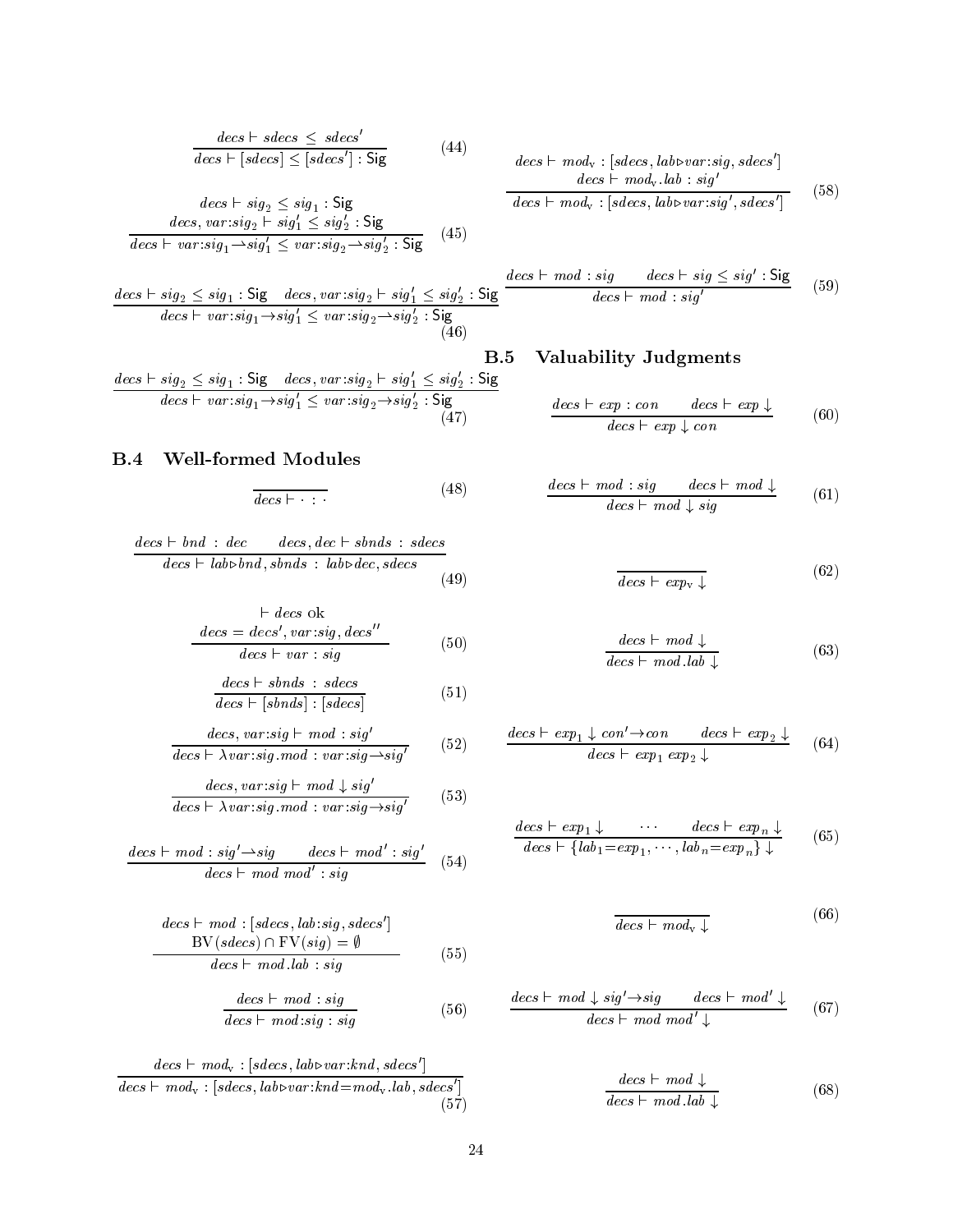# C IL Dynamic Semantics

$$
(\Delta, \sigma, E[(\theta) \pi_{\overline{z}} \exp, \exp, \exp, \{ \exp_{z} \exp, \{ \exp_{z} \exp, \{ \exp_{z} \exp, \{ \exp_{z} \exp, \{ \exp_{z} \exp, \{ \exp_{z} \exp, \{ \exp_{z} \exp, \{ \exp_{z} \exp, \{ \exp_{z} \exp, \{ \exp_{z} \} \} \} \} \} \} \Delta, \sigma, E[[\text{sign}] \rightarrow \text{where } BV(\text{shnds}, \text{in} \text{F}) \rightarrow \text{where } BV(\text{shnds}, \text{in} \text{F}) \rightarrow \text{where } \text{div}(I_{\text{st}} \text{in}) \rightarrow \text{where } \text{div}(I_{\text{st}} \text{in}) \rightarrow \text{where } \text{div}(I_{\text{st}} \text{in}) \rightarrow \text{where } \text{div}(I_{\text{st}} \text{in}) \rightarrow \text{where } \text{div}(I_{\text{st}} \text{in}) \rightarrow \text{where } \text{div}(I_{\text{st}} \text{in}) \rightarrow \text{where } \text{div}(I_{\text{st}} \text{in}) \rightarrow \text{where } \text{div}(I_{\text{st}} \text{in}) \rightarrow \text{where } \text{div}(I_{\text{st}} \text{in}) \rightarrow \text{where } \text{div}(I_{\text{st}} \text{in}) \rightarrow \text{where } \text{div}(I_{\text{st}} \text{in}) \rightarrow \text{where } \text{div}(I_{\text{st}} \text{in}) \rightarrow \text{where } \text{div}(I_{\text{st}} \text{in}) \rightarrow \text{where } \text{div}(I_{\text{st}} \text{in}) \rightarrow \text{where } \text{div}(I_{\text{st}} \text{in}) \rightarrow \text{the equation } \text{tr}(I_{\text{st}} \text{in}) \rightarrow \text{the equation } \text{tr}(I_{\text{st}} \text{in}) \rightarrow \text{the equation } \text{tr}(I_{\text{st}} \text{in}) \rightarrow \text{the equation } \text{tr}(I_{\text{st}} \text{in}) \rightarrow \text{the equation } \text{tr}(I_{\text{st}} \text{in}) \rightarrow \text{the equation } \text{tr}(I_{\text{st}} \text{in}) \rightarrow \text{the equation } \text{tr}(I_{\text{st}} \text{in}) \rightarrow \text{the equation } \text{tr}(I_{\text{st}} \text{
$$

$$
(\Delta, \sigma, E[mod_v:sig]) \hookrightarrow (\Delta, \sigma, E[mod_v])
$$
 (81)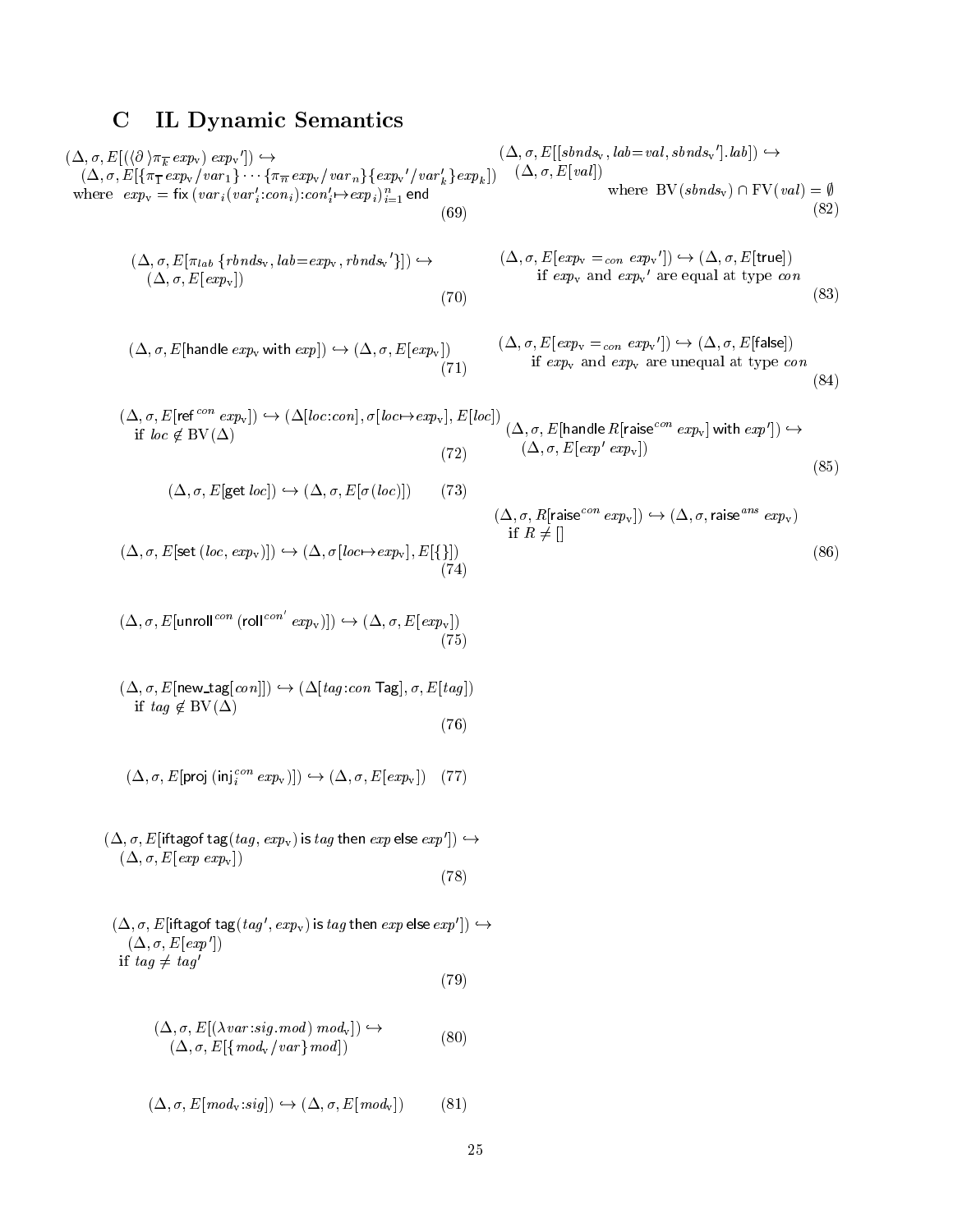### Elaboration (excerpts) D

### $D.1$ Derived forms

**1.1** Derived forms<br>  $knd_1 \times \cdots \times knd_n \mapsto \{1:knd_1,\ldots,n:knd_n\}$  $knd^n \mapsto \{1:knd, \dots$ <br>Unit  $\mapsto \{\}$  $\begin{array}{l} \n\mathbf{x} \cdot \mathbf{y} \times \mathbf{x} \times \mathbf{x} \cdot \mathbf{y} \rightarrow \{1:knd_1,\ldots,n:k_n\} \ \mathbf{y} \rightarrow \{1:knd,\ldots,n:knd\} \end{array}$ 

Unit  $\mapsto \{\}$ Bool $_{\langle\, lab\rangle}\mapsto\Sigma_{\langle\, lab\rangle}$  (true $\mapsto$ Unit, false $\mapsto$ Unit) Unit  $\rightarrow \{\}\$ <br>Bool $_{\langle lab \rangle} \mapsto \Sigma_{\langle lab \rangle}$  (true $\rightarrow$ Unit, false $\rightarrow$ Unit)<br> $con_1 \times \cdots \times con_n \mapsto \{\overline{1} = con_1, \cdots, \overline{n} = con_n\}$  $\{\}$ <br>  $\rightarrow \rightarrow \frac{1}{2}$  $\lambda$ (var  $_1,\ldots$ , var  $_n$ ).  $con \rightarrow$  $\lambda \textit{var}: V \cap \{ \pi_1 \textit{var} / \textit{var}_1 \} \longrightarrow \{ \pi_n \textit{var} / \textit{var}_n \} \textit{con}$  $\lambda(var_1, \ldots, var_n).con \rightarrow$ <br>  $\lambda var: \Omega^n. (\{\pi_1 var/var_1\} \cdots \{\pi_n var/var_n\} con)$ <br>  $(con_1, \ldots, con_n) \mapsto \{1 = con_1, \ldots, n = con_n\}$  $(\text{con}_1, \ldots, \text{con}_n) \mapsto \{1=\text{con}_1, \ldots, n=\text{con}_n\}$ 

$$
(exp_1, \dots, exp_n) \mapsto {\overline{1}} = exp_1, \dots, \overline{n} = exp_n
$$
  
\n
$$
\lambda(var:con):con'.exp \mapsto
$$
  
\n
$$
\pi_1 \text{fix} var'(var:con):con' \mapsto exp \text{ end}
$$
  
\n
$$
var' \notin \text{FV}(exp)
$$
  
\n
$$
\lambda(var_1:con_1, \dots, var_n:con_n):con.exp \mapsto
$$
  
\n
$$
\lambda(var:con_1 \times \dots \times con_n):con
$$
  
\n
$$
\{\pi_1 var / var_1\} \cdots \{\pi_n var / var_n\} exp
$$
  
\n
$$
var \notin \text{FV} exp
$$
  
\nlet  $lnd_1, \dots, hd_n$  in  $exp \text{ end } \mapsto$   
\n
$$
[1=bnd_1, \dots, n=bnd_n, (n+1)=exp].(n+1)
$$
  
\ncatch<sup>con</sup> exp with  $exp' \mapsto$   
\nhandle  $exp$  with  $(\lambda var: \text{Tagged.}$   
\nif tagof var is basis. fail.\* tag  
\nthen  $\lambda var: \text{Unit.} exp'$  else raise<sup>con</sup> var  
\n $var \notin \text{FV}(exp')$   
\nfalse  $\mapsto \text{in}_{\text{False}}^{Sol}$   
\nif  $exp_1$  then  $exp_2$  else  $exp_3 \mapsto$   
\ncase<sup>Bool</sup> exp\_1 of end  
\n
$$
\lambda var: \text{Bool}_{\text{false}}^{T} exp_3, \lambda var: \text{Bool}_{\text{true}}^{T} exp_2
$$
  
\n $var \notin \text{FV}(exp_2, exp_3)$   
\n $exp_1$  and  $exp_2 \mapsto$  if  $exp_1$  then  $exp_2$  else false

### D.2 Expressions

$$
\overline{\Gamma \vdash scon \leadsto scon : \text{type}(scon)} \qquad (87)
$$

Rule 87: We assume a meta-level function type which gives the IL type of each constant.

$$
\frac{\Gamma \vdash_{\text{ctx}} \overline{longid} \rightsquigarrow path : con}{\text{Rule 89 does not apply.}}\n\frac{\Gamma \vdash longid \rightsquigarrow path : con}{\Gamma \vdash longid \rightsquigarrow path : con}
$$
\n(88)

Rule 88: Monomorphic variables.

$$
\frac{\Gamma \vdash_{\text{ctx}}\overline{longid} \rightsquigarrow path : con \rightarrow con'}{\Gamma \vdash longid \rightsquigarrow \partial (path) : con \rightarrow con'} \tag{89}
$$

Rule 88: Monomorphic value constructors.

$$
\Gamma \downarrow_{\text{ctx}} longid \rightsquigarrow path : sig \rightarrow [it:con]
$$
\n
$$
\Gamma \downarrow_{\text{inst}} \rightsquigarrow mod : sig
$$
\n
$$
\text{Rule 91 does not apply.}
$$
\n
$$
\Gamma \vdash longid \rightsquigarrow path (mod).it : con
$$
\n(90)

Rule 90: Polymorphic variables. The module mod is the structure of types (and equality functions) that we "guess" to instantiate the polymorphism.

$$
\frac{\Gamma \vdash_{\text{ctx}} \overline{longid} \rightsquigarrow path : sig \rightarrow [it:con \rightarrow con']}{\Gamma \vdash_{\text{inst}} \rightsquigarrow mod : sig}
$$
\n
$$
\frac{\Gamma \vdash longid \rightsquigarrow \partial (path (mod).it) : con \rightarrow con'}{\Gamma \vdash longid \rightsquigarrow \partial (path (mod).it) : con \rightarrow con'} \qquad (91)
$$

Rule 91: Polymorphic value constructors.

$$
\sigma \text{ a permutation of } 1..n
$$
  
\n
$$
var_1, \dots, var_n \notin BV(\Gamma)
$$
  
\n
$$
lab_{\sigma(1)} < \dots < lab_{\sigma(n)}
$$
  
\n
$$
\forall i \in 1..n : \Gamma \vdash expr_i \leadsto exp_i : con_i
$$
  
\n
$$
\Gamma \vdash \{ lab_1 = expr_1, \dots, lab_n = expr_n \} \leadsto
$$
  
\nlet  $var_1 = exp_1, \dots, var_n = exp_n$  in  
\n
$$
\{ lab_{\sigma(1)} = var_{\sigma(1)}, \dots, \frac{\overline{var}_{\sigma(n)}}{\overline{var}_{\sigma(n)}} = var_{\sigma(n)} \} \text{ end :}
$$
  
\n
$$
\{ lab_{\sigma(1)} : con_{\sigma(1)}, \dots, \{ lab_{\sigma(n)} : con_{\sigma(n)} \} } (92)
$$

Rule 92: The order in which labels appear in the record type is signicant for the IL, so in the translation we normalize record types by sorting the labels with some fixed ordering  $<$ . Note that though the order of the records fields is given by this ordering, the components are evaluated (and side-effects occur) in the order that they are listed in the EL.

$$
\Gamma \vdash \mathit{strdec} \leadsto \mathit{sbnds} : \mathit{sdecs}
$$
\n
$$
\mathit{var} \notin \mathrm{BV}(\Gamma) \qquad \Gamma, 1^* \triangleright \mathit{var} : [\mathit{sdecs}] \vdash \mathit{expr} \rightsquigarrow \mathit{exp} : \mathit{con}'
$$
\n
$$
\Gamma, \mathit{var} : [\mathit{sdecs}] \vdash \mathit{con}' \equiv \mathit{con} : \Omega \qquad \Gamma \vdash \mathit{con} : \Omega
$$

$$
\Gamma \vdash \text{let } strdec \text{ in } expr \text{ end } \leadsto
$$
  
let  $var = mod \text{ in } exp \text{ end} : con$  (93)

(93)

Rule 93: The declarations strdec are translated into the components of a structure; the "starred structure" convention is used here to make these components accessible while translating expr. Standard ML prohibits the type of the body from depending on abstract types defined locally-in particular, values created from a datatype cannot escape the scope of that datatype.

$$
\Gamma \vdash expr \leadsto exp : con'' \rightarrow con \n\Gamma \vdash expr' \leadsto exp' : con' \n\Gamma \vdash con' \equiv con'' : \Omega \n\Gamma \vdash expr \ exp' \leadsto exp \ exp' : con
$$
\n(94)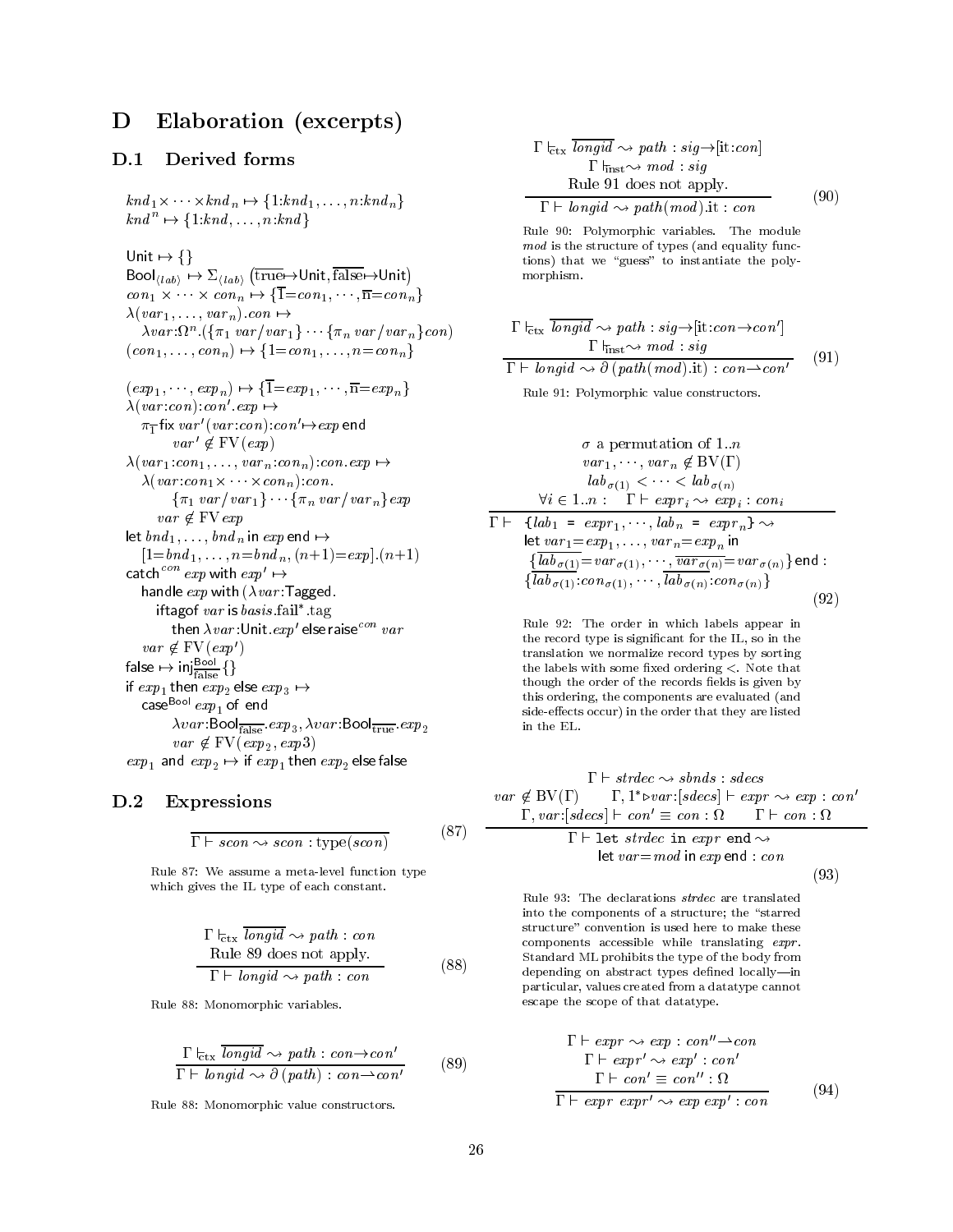Rule 94: General application.

$$
\frac{\Gamma \vdash_{\text{ctx}} longid \rightsquigarrow path : con' \rightarrow con}{\Gamma \vdash expr' \rightsquigarrow exp' : con'}
$$
\n
$$
\frac{\Gamma \vdash longid \; expr' \rightsquigarrow exp \; exp}{\Gamma \vdash longid \; expr' \rightsquigarrow exp \; exp' : con}
$$
\n
$$
(95)
$$

Rule 95: Application of monomorphic value constructor.

$$
\Gamma \models_{\text{ctx}} longid \leadsto path : sig \rightarrow [\text{it:con'} \rightarrow con]
$$
  

$$
\Gamma \models_{\text{inst}} \leadsto mod : sig
$$
  

$$
\Gamma \vdash expr' \leadsto exp' : con'
$$
  

$$
\Gamma \vdash longid \; expr' \leadsto (path \, (mod). \text{it}) \; exp' : con
$$
 (96)

Rule 96: Application of polymorphic value constructor.

$$
\Gamma \vdash expr \leadsto exp:con
$$
  
\n
$$
\Gamma \vdash ty \leadsto con': \Omega \qquad \Gamma \vdash con \equiv con': \Omega
$$
  
\n
$$
\Gamma \vdash expr: ty \leadsto exp:con
$$
 (97)

Rule 97: Type constraints on expressions are veried, but do not appear in the translation.

$$
\Gamma \vdash expr \leadsto exp : con
$$
\n
$$
\Gamma \vdash match \leadsto exp' : Taged \rightarrow con'
$$
\n
$$
\Gamma \vdash con \equiv con' : \Omega
$$
\n
$$
var \notin BV(\Gamma)
$$
\n
$$
\Gamma \vdash expr \text{ handle } match \leadsto
$$
\nhandle exp with

$$
\lambda(var; \text{Tagged}): con. \n (catchcon exp' var with raisecon var): \ncon
$$

Rule 98: The handling expression  $exp' var$  may fail if the handler pattern does not match the exception raised, in which case we propagate the exception.

$$
\frac{\Gamma \vdash expr \leadsto exp : \text{Tagged} \qquad \Gamma \vdash con : \Omega}{\Gamma \vdash \text{raise } exp \rightarrow \text{raise }^{con} \text{ } exp : con}
$$
 (99)

Rule 99: The translation of a raise expression can be given any valid type con.

$$
var \notin BV(\Gamma)
$$
  
\n
$$
\Gamma \vdash match \leadsto exp : con_1 \rightarrow con_2
$$
\n
$$
\Gamma \vdash \text{f} \bullet \text{match} \leftrightarrow (100)
$$

$$
\begin{array}{l}\n1 \in \text{In } \textit{match} \rightsquigarrow \\
\lambda \left( \textit{var:con}_1 \right) : \textit{con}_2. \\
(\textit{catch}^{\textit{con}_2} \textit{exp var} \\
\textit{with raise}^{\textit{con}_2} \textit{basis} . \overline{\textit{Match}}^* . \overline{\textit{Match}}) \\
\textit{con}_1 \rightarrow \textit{con}_2\n\end{array}
$$

Rule 100: The expression exp var will fail if the match fails; here we turn the *basis* fail tail exception into *basis*.Match .Match. The resulting function has a partial type because it can (syntactically) raise an exception.

$$
\Gamma \vdash expr_1 \leadsto exp_1 : con_1 \quad \Gamma \vdash expr_2 \leadsto exp_2 : con_2 \n\Gamma \vdash con_1 \equiv con_2 : \Omega \quad \Gamma \vdash_{\text{Eq}} con_1 \leadsto exp_v \n\Gamma \vdash expr_1 = expr_2 \leadsto exp_v (exp_1, exp_2) : \text{Bool} \tag{101}
$$

Rule 101: Translation of equality comparison;  $exp_v$  is the equality function, having type

### $D.3$ **Matches**

 $var, var' \notin BV(\Gamma) \qquad \Gamma \vdash con' : \Omega$  $1 \vdash pat \Leftarrow var$  : con^ else basis fail  $\exists$  fail  $\rightsquigarrow$  sonds : sdecs  $\Gamma$ ,  $1^*$   $\triangleright$   $var$  :  $[sdecs]$   $\vdash$   $expr \rightsquigarrow exp : con$ 

 $\Gamma \vdash \mathit{pat} \Rightarrow \mathit{expr} \rightsquigarrow$  $\lambda(var':con'):con$ . let  $var=[shnds]$  in  $exp$  end :  $con'\rightarrow con$ (102)

Rule 102:

The result of translating a match is a function that may fail if the match fails.

$$
var \notin BV(\Gamma)
$$
  
\n
$$
\Gamma \vdash mrule \rightsquigarrow exp : con_1 \rightarrow con_2
$$
  
\n
$$
\Gamma \vdash match \rightsquigarrow exp' : con'_1 \rightarrow con'_2
$$
  
\n
$$
\Gamma \vdash con_1 \rightarrow con_2 \equiv con'_1 \rightarrow con'_2 : \Omega
$$
  
\n
$$
\Gamma \vdash mrule \mid match \rightsquigarrow
$$
  
\n
$$
\lambda(var: con_1): con_2.
$$
  
\n
$$
catch^{con} exp var with exp' var
$$
  
\n
$$
con' \rightarrow con
$$
  
\n(103)

Rule 103: The failure of pattern matching in the first clause is caught, and we try again with the next clause.

### D.4 Polymorphic Instantiation

 $decs \vdash con : \Omega$ (*decs*  $\tau_{eq}$  con  $\sim$  exp<sub>v</sub>)  $\langle \langle \textit{desc}|\ \mathbf{h}_{\text{inst}}{\leadsto} \ [\textit{shnds}_\text{v}] : [\textit{sdesc}] \rangle \rangle$ 

 $decs \models_{\text{inst}} \leadsto$ 

(100) [lab<sup>0</sup> :[lab.var : =conh; eq:var-var\*Booli]]hh; sdecs ii  $|lab\rangle = |lab\rangle var = con \langle, eq = exp_v \rangle |\langle \langle, sbn ds_v \rangle \rangle|$ (104)

> Rule 104 Nondeterministically choose types and the corresponding equality functions so as to match a fully-transparent signature.

(98)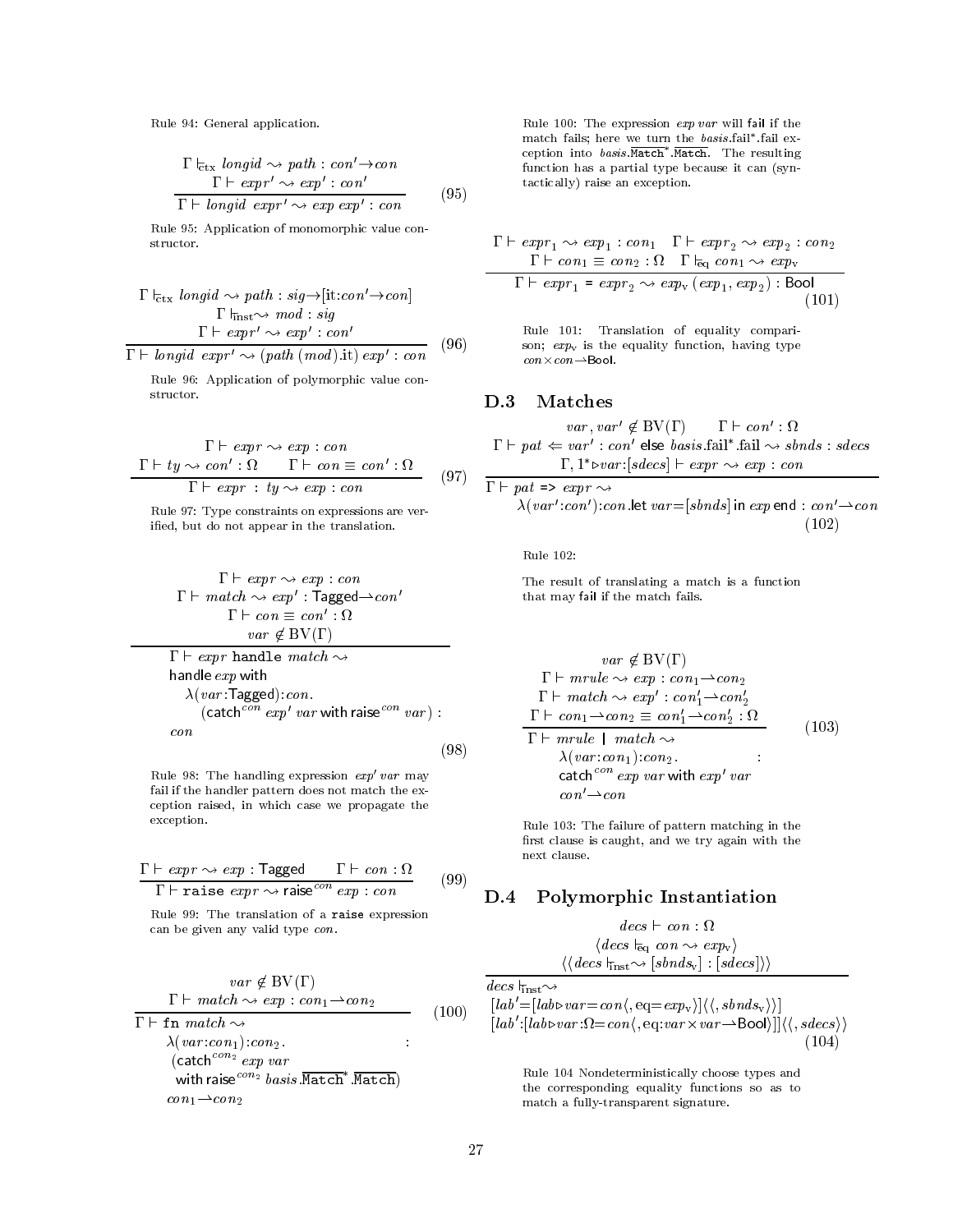### D.5 Declarations

$$
var \notin BV(\Gamma)
$$
  
\n
$$
\Gamma \vdash expr \leadsto exp:con
$$
  
\n
$$
\Gamma, var:con \vdash pat \Leftarrow var:con \text{ else } basis. \overline{Bind}^*.\overline{Bind} \leadsto
$$
  
\n
$$
shnds: \text{ }sdesc
$$

$$
\Gamma \vdash \text{val } () \text{ pat} = \text{expr} \rightsquigarrow
$$
  

$$
1 \triangleright \text{var} = \text{exp}, \text{shnds} :
$$
  

$$
1 \triangleright \text{var:con}, \text{secs}
$$
  
(105)

(105)

Rule 105: Monomorphic, non-recursive binding.

$$
sig = [\overline{tyvar_1}^* : [\overline{tyvar_1}; \Omega], \cdots, \overline{tyvar_n}^* : [\overline{tyvar_n}; \Omega], \qquad \overline{id} = [\overline{ti}, \overline{it}^* : [\overline{tyvar_i}; \Omega], \cdots, \overline{it}^* : [\overline{tyvar_n}; \Omega], \qquad \overline{id}^* : [\overline{ta}, \overline{it}^* : [\overline{ta}, \overline{it}^* : [\overline{ta}, \overline{it}^* : [\overline{ta}, \overline{it}^* : [\overline{ta}, \overline{it}^* : [\overline{ta}, \overline{it}^* : [\overline{ta}, \overline{it}^* : [\overline{ta}, \overline{it}^* : [\overline{ta}, \overline{it}^* : [\overline{ta}, \overline{it}^* : [\overline{at}, \overline{it}^* : [\overline{at}, \overline{it}^* : [\overline{at}, \overline{it}^* : [\overline{at}, \overline{it}^* : [\overline{at}, \overline{it}^* : \overline{at}, \overline{at} \overline{at} \overline{at} \overline{at} \overline{at} \overline{at} \overline{at} \overline{at} \overline{at} \overline{at} \overline{at} \overline{at} \overline{at} \overline{at} \overline{at} \overline{at} \overline{at} \overline{at} \overline{at} \overline{at} \overline{at} \overline{at} \overline{at} \overline{at} \overline{at} \overline{at} \overline{at} \overline{at} \overline{at} \overline{at} \overline{at} \overline{at} \overline{at} \overline{at} \overline{at} \overline{at} \overline{at} \overline{at} \overline{at} \overline{at} \overline{at} \overline{at} \overline{at} \overline{at} \overline{at} \overline{at} \overline{at} \overline{at} \overline{at} \overline{at} \overline{at} \overline{at} \overline{at} \overline{at} \overline{at} \overline{at} \overline{at} \overline{at} \overline{at} \overline{at} \overline{at} \overline{at} \overline{at} \overline{at} \overline{at} \overline{at} \overline{at} \overline{
$$

$$
\Gamma \vdash \text{val } (\langle eq \rangle_1 \text{tyvar}_1, \cdots, \langle eq \rangle_n \text{tyvar}_n) \text{ pat} = \text{expr} \rightsquigarrow \Gamma \vdash \text{local strde} \text{stret}
$$
\n
$$
\text{shnd}_1', \ldots, \text{shnd}_n' : \text{sdec}_1', \ldots, \text{sdec}_n' \qquad \qquad 1 \triangleright \text{var} = [\text{shr}]
$$
\n
$$
(106)
$$

Rule 106: Polymorphic, non-recursive val bindings. (For space reasons, we show a simplified version of the full rule, which must take equality type variables into account; this version has the effect of only allowing polymorphism for irrefutable patterns.) Note that type inference may introduce new type variables not mentioned in the source (as in val  $f = fn \times => x$ ).

$$
\Gamma \vdash strdec_1 \leadsto shnds_1 : sdecs_1 \qquad \qquad \text{L.}
$$
\n
$$
\Gamma, sdecs_1 \vdash strdec_2 \leadsto shnds_2 : sdecs_2
$$
\n
$$
\Gamma \vdash strdec_1 strdec_2 \leadsto slencs_1 + sdecs_2 \qquad (107)
$$
\n
$$
shnds_1 + + shnds_2 : sdecs_1 + + sdecs_2
$$

Rule 107: Sequential declarations are modelled with a syntactic append, except we must rename any labels (preserving the star convention) in  $sbnds_1/sdecs_1$  appearing in  $sbnds_2/sdecs_2$ ,

$$
\forall i \in 1..n: \Gamma \models_{\text{ctx}} \overline{longstrid}_i \sim path_i : sig_i
$$
  
\n
$$
\Gamma \vdash \text{open} \text{longstrid}_1 \cdots \text{longstrid}_n \sim
$$
  
\n
$$
1^* = path_1, \cdots, n^* = path_n : \qquad \qquad \Gamma \vdash \text{lor}
$$
  
\n
$$
1^* : sig_1, \cdots, n^* = sig_n \qquad \qquad \Gamma \vdash \text{lor}
$$
\n(108)

$$
\frac{\Gamma \vdash ty \leadsto con : \Omega \qquad var \notin BV(\Gamma)}{\Gamma \vdash \text{exception } id \text{ of } ty \leadsto}
$$
\n
$$
\frac{\overbrace{\text{Bind}}^{\Gamma \vdash \text{exception } id \text{ of } ty \leadsto} \text{Var} \uplus \text{Coh}}{\overline{id}^* \text{=}[tagvar:con):Tagged.tag(var, var')]}_{\overline{id}^* \vdash [tagvar:con Tag, id:con \rightarrow Tagged]} \text{ (109)}
$$

$$
\Gamma \models_{\text{ctx}} \overline{longid} \rightsquigarrow path. \text{lab} : con
$$
\n
$$
\Gamma \vdash path \text{tag} : con'
$$
\n
$$
\Gamma \vdash \text{exception } id = longid \rightsquigarrow
$$
\n
$$
\overline{id}^* = [\text{tag} = path \text{tag}, \overline{id} = path. \text{lab}] :
$$
\n
$$
\overline{id}^* : [\text{tag} : con', \overline{id} : con]
$$
\n(110)

Rule 110: We know that longid corresponds to an exception constructor because of the tag com-

$$
var \notin BV(\Gamma)
$$
  
\n
$$
\Gamma \vdash strdec_1 \rightsquigarrow shnds_1 : sdecs_1
$$
  
\n
$$
\Gamma, 1^* \triangleright var: [sdecs_1] \vdash strdec' \rightsquigarrow shnds_2 : sdecs_2
$$
  
\n
$$
\Gamma \vdash \text{local } strdec \text{ in } strdec' \text{ end } \rightsquigarrow
$$

1.var=[sbnds 1]; sbnds 2 : 1.var :[sbnds <sup>2</sup>]; sdecs <sup>2</sup> (111)

Rule 111: We create a bindings for all of the declarations, but the local bindings are segregated into a substructure inaccessible from the EL.

$$
\frac{\Gamma \vdash tybind \leadsto shnds : sdecs}{\Gamma \vdash \text{type tybind} \leadsto sbnds : sdecs}
$$
 (112)

### D.6 Structure Expressions

$$
\frac{\Gamma \vdash_{\text{ctx}}\textit{longstrid} \rightarrow path : sig}{\Gamma \vdash \textit{longstrid} \rightarrow path : sig} \tag{113}
$$

$$
\frac{\Gamma \vdash \textit{strdec} \leadsto \textit{mod} : \textit{sig}}{\Gamma \vdash \textit{struct } \textit{strdec} \text{ end} \leadsto \textit{mod} : \textit{sig}} \tag{114}
$$

$$
\Gamma \models_{\text{ctx}} \overline{longfund} \leadsto path_{f} : (var_1: sig_1) \rightarrow sig_2
$$
\n
$$
\Gamma \models_{\text{ctx}} \overline{longstrid} \leadsto path : sig
$$
\n
$$
\Gamma \models_{\text{sub}} path : sig \preceq sig_1 \leadsto mod : sig'
$$
\n
$$
\Gamma \vdash (var_1: sig) \rightarrow sig_2 \equiv sig' \rightarrow sig'': \text{Sig}
$$
\n
$$
\Gamma \vdash \text{longfund} (\text{longstrid}) \leadsto (\text{path}_f: sig' \rightarrow sig'') \text{ mod} : sig''
$$
\n
$$
(115)
$$

 $\lambda$  - - -  $\lambda$